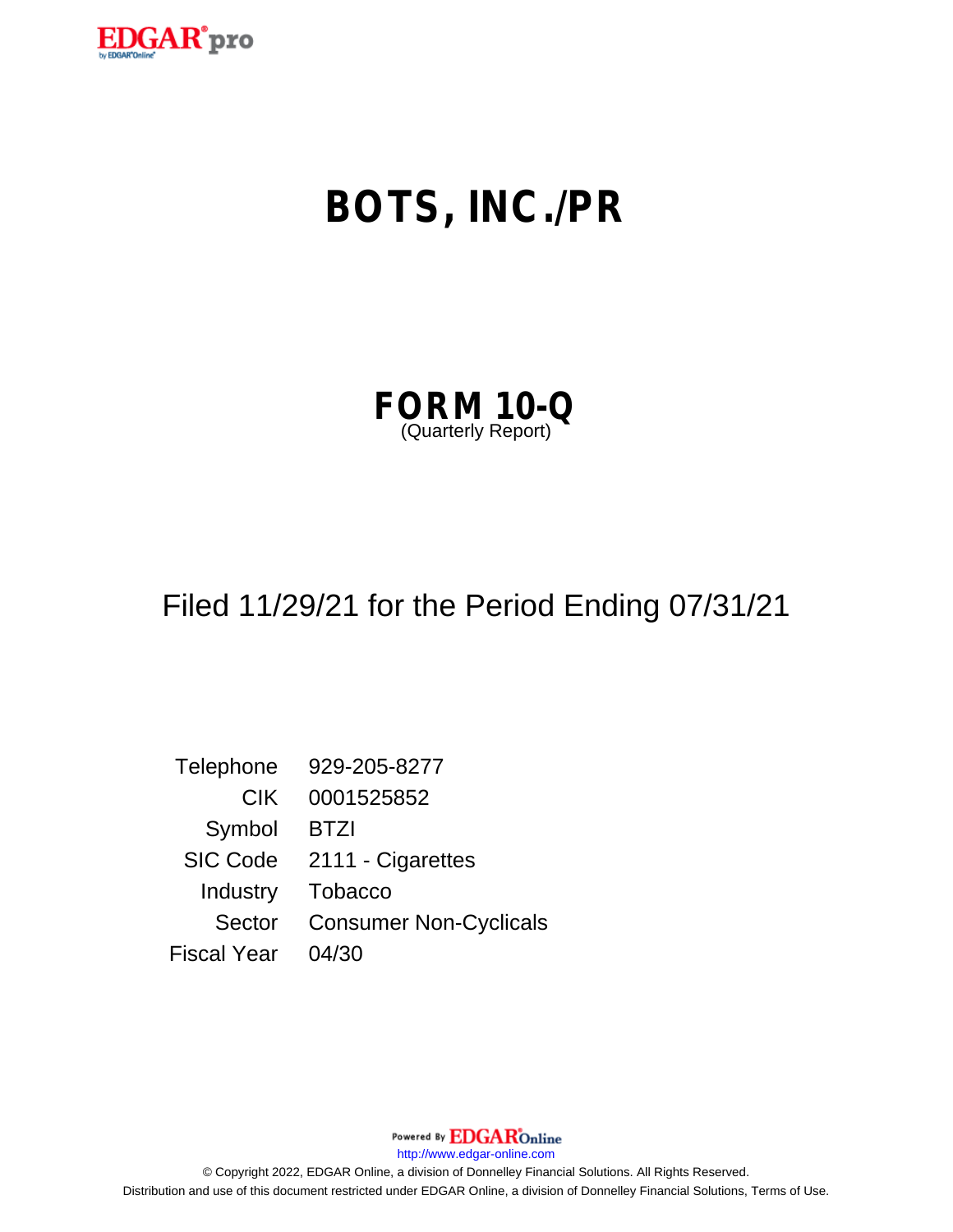#### **UNITED STATES** SECURITIES AND EXCHANGE COMMISSION Washington, D.C. 20549

## Form 10-Q

(Mark One)

QUARTERLY REPORT PURSUANT TO SECTION 13 OR 15(d) OF THE SECURITIES EXCHANGE  $\boxtimes$ ACT OF 1934

#### For the quarterly period ended July 31, 2021

TRANSITION REPORT PURSUANT TO SECTION 13 OR 15(d) OF THE SECURITIES EXCHANGE  $\Box$ **ACT OF 1934** 

> For the transition period from to

> > Commission file number: 000-55986

## BOTS, Inc.

(Exact name of registrant as specified in its charter)

**Puerto Rico** (State or other jurisdiction of incorporation or organization)

27-4439285 (I.R.S. Employer Identification No.)

1064 Ave Ponce De Leon, Suite 200, San Juan, PR

(Address of principal executive offices)

00907 (Zip Code)

 $(570)$  778-6459 Registrant's telephone number, including area code

(Former name and address, if changed since last report)

Indicate by check mark whether the registrant (1) has filed all reports required to be filed by Section 13 or 15(d) of the Securities Exchange Act of 1934 during the preceding 12 months (or for such shorter period that the registrant was required to file such reports), and (2) has been subject to such filing requirements for the past 90 days. Yes  $\boxtimes$ No  $\Box$ 

Indicate by check mark whether the registrant has submitted electronically and posted on its corporate Web site, if any, every Interactive Data File required to be submitted and posted pursuant to Rule 405 of Regulation S-T (§232.405 of this chapter) during the preceding 12 months (or for such shorter period that the registrant was required to submit and post such files). Yes  $\boxtimes$  No  $\square$ 

Indicate by check mark whether the registrant is a large accelerated filer, an accelerated filer, a non-accelerated filer, or a smaller reporting company. See the definitions of "large accelerated filer," "accelerated file reporting company" in Rule 12b-2 of the Exchange Act.

| Large accelerated filer                        |   | Accelerated filer         |   |
|------------------------------------------------|---|---------------------------|---|
| Non-accelerated filer                          | п | Smaller reporting company | ⊠ |
| (Do not check if smaller reporting<br>company) |   | Emerging Growth Company   |   |

Indicate by check mark whether the registrant is a shell company (as defined in Rule 12b-2 of the Exchange Act).  $Yes \Box No \boxtimes$ 

As of July 31, 2021, the Company had 779,874,596 shares of common stock, \$0.0001 par value outstanding.

Transitional Small Business Disclosure Format Yes □ No ⊠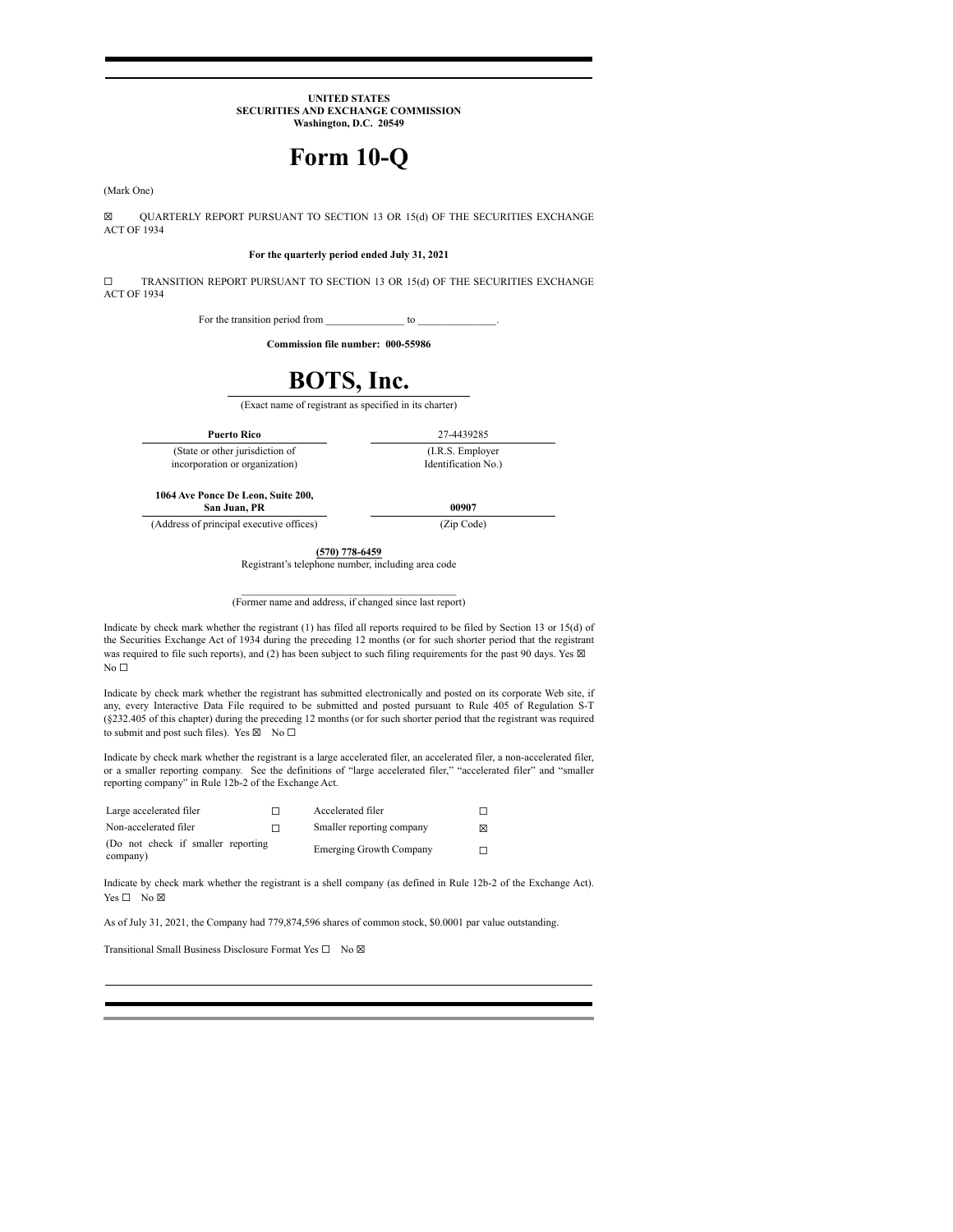#### **BOTS, Inc.**

#### **TABLE OF CONTENTS**

#### <span id="page-2-2"></span>**PART I. FINANCIAL INFORMATION**

| Item 1. | <b>Financial Statements</b>                                                                             | 3              |
|---------|---------------------------------------------------------------------------------------------------------|----------------|
|         | Consolidated Balance Sheets as of July 31, 2021, and April 30, 2021 (unaudited)                         |                |
|         | Consolidated Statements of Operations for the three months ended July 31, 2021, and 2020<br>(unaudited) | $\overline{4}$ |
|         | Consolidated Statements of Changes in Stockholders' Equity (unaudited)                                  |                |
|         | Consolidated Statements of Cash Flows for the three months ended July 31, 2021, and 2020<br>(unaudited) | 6              |
|         | Notes to Condensed Consolidated Financial Statements (unaudited)                                        |                |
| Item 2. | Management's Discussion and Analysis of Financial Condition and Results of Operations                   | 17             |
| Item 3. | Quantitative and Qualitative Disclosures about Market Risk                                              | 24             |
| Item 4. | <b>Controls and Procedures</b>                                                                          | 25             |

#### **PART II. OTHER INFORMATION**

| Item 1.           | <b>Legal Proceedings</b>                                    | 26 |
|-------------------|-------------------------------------------------------------|----|
|                   | Item 1A. Risk Factors                                       | 26 |
| Item 2.           | Unregistered Sales of Equity Securities and Use of Proceeds | 26 |
| Item 3.           | <b>Defaults Upon Senior Securities</b>                      | 27 |
| Item 4.           | <b>Mine Safety Disclosures</b>                              | 27 |
| Item 5.           | <b>Other Information</b>                                    | 27 |
| Item 6.           | <b>Exhibits</b>                                             | 28 |
| <b>SIGNATURES</b> |                                                             | 29 |

2

#### *Table of [Contents](#page-2-2)*

#### **PART I – FINANCIAL INFORMATION**

#### <span id="page-2-0"></span>**Item 1. Financial Statements**

#### **Interim Condensed Financial Statements and Notes to Interim Financial Statements**

#### General

The accompanying unaudited condensed consolidated interim financial statements have been prepared in accordance with the instructions to Form 10-Q. Therefore, they do not include all information and footnotes necessary for a complete presentation of financial position, results of operations, cash flows, and stockholders' equity in conformity with generally accepted accounting principles. Except as disclosed herein, there has been no material change in the information disclosed in the notes to the financial statements included in the Company's annual report on Form 10-K for the year ended April 30, 2020. In the opinion of management, all adjustments considered necessary for a fair presentation of the results of operations and financial position have been included and all such adjustments are of a normal recurring nature. Operating results for the three months ended July 31, 2021 are not necessarily indicative of the results that can be expected for the year ending April 30, 2022.

#### **BOTS, Inc. and SUBSIDIARIES Consolidated Balance Sheets (Unaudited)**

<span id="page-2-1"></span>

| <b>ASSETS</b>                               |             |           |           |           |  |
|---------------------------------------------|-------------|-----------|-----------|-----------|--|
|                                             | January 31, |           |           | April 30, |  |
|                                             |             | 2021      |           | 2021      |  |
| <b>Current Assets</b>                       |             |           |           |           |  |
| Cash and cash equivalents                   | $\mathbf S$ | 47,558    | \$        | 1,935     |  |
| Accounts receivable, net                    |             | 54,839    |           |           |  |
| Notes and other receivable                  |             | 1,196,075 | 1,246,146 |           |  |
| Total current assets                        |             | 1,298,472 |           | 1,248,081 |  |
| Cost basis investment                       |             | 969,071   |           | 969,071   |  |
| Intangible assets, net                      |             | 4,754,616 |           | 4,569,960 |  |
| <b>Total assets</b>                         | S           | 7,022,159 | \$        | 6,787,112 |  |
|                                             |             |           |           |           |  |
| <b>LIABILITIES AND STOCKHOLDERS' EQUITY</b> |             |           |           |           |  |
| Current liabilities                         |             |           |           |           |  |
| Accounts payable and accrued expenses       | \$          | 16,500    | \$        | 16,500    |  |
| Due to shareholder                          |             | 84,729    |           | 90,064    |  |
| Other current liabilities                   |             | 485,402   |           | 508,317   |  |

| Other current liabilities                                          | 485,402 | 508,317 |
|--------------------------------------------------------------------|---------|---------|
| Total current liabilities                                          | 586,631 | 614,881 |
| <b>Total Liabilities</b>                                           | 586,631 | 614,881 |
| Stockholders' equity                                               |         |         |
| Preferred stock, \$0.0001 par value; 90,000,000 shares authorized; | 3,335   | 3,335   |
| 33,350,000 shares issued and outstanding, as July 31, 2021         |         |         |
| and April 30, 2021.                                                |         |         |
| Common stock, \$0.0001 par value, voting; 2,000,000,000 shares     | 77,987  | 77,587  |
| authorized; 779,874,596 and 775,874,596 shares issued, and         |         |         |
| outstanding, as of July 31, 2021 and April 30, 2021, respectively. |         |         |
|                                                                    |         |         |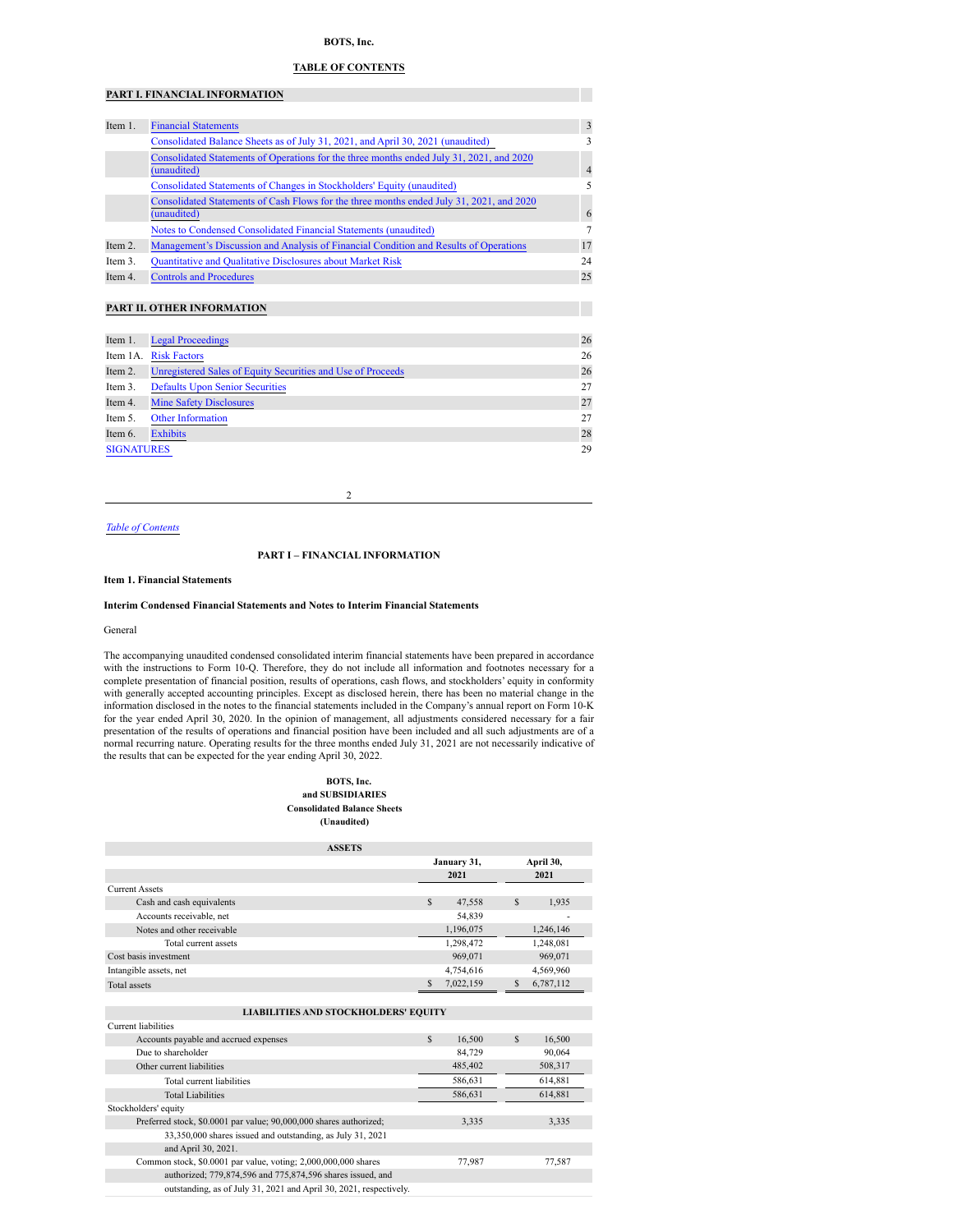| Treasury stock                             | (680, 330)     | (680, 330)     |
|--------------------------------------------|----------------|----------------|
| Additional paid in capital                 | 28.262.461     | 27.947.761     |
| Accumulated deficit                        | (21, 227, 925) | (21, 176, 122) |
| Total stockholders' equity                 | 6,435,528      | 6,172,231      |
| Total liabilities and stockholders' equity | 7,022,159      | 6,787,112      |

See accompanying notes to unaudited consolidated financial statements.

3

#### <span id="page-3-0"></span>*Table of [Contents](#page-2-2)*

#### **BOTS, Inc. and SUBSIDIARIES Consolidated Statements of Operations (Unaudited)**

| For the Three Months Ended July 31, |                  |  |  |  |
|-------------------------------------|------------------|--|--|--|
| 2021                                | 2020             |  |  |  |
| 4,341                               | 5,052            |  |  |  |
| 315,000                             | 4,176            |  |  |  |
|                                     | 3,720,000        |  |  |  |
|                                     | 1,359            |  |  |  |
|                                     |                  |  |  |  |
|                                     |                  |  |  |  |
|                                     |                  |  |  |  |
| 3,900                               | 48,133           |  |  |  |
| 323,241                             | 3,778,720        |  |  |  |
| (323, 241)                          | (3,778,720)      |  |  |  |
| 271,438                             | 61,236,239       |  |  |  |
| (51, 803)                           | 57,457,519       |  |  |  |
|                                     | (211, 839)       |  |  |  |
| (51, 803)                           | 57,245,680       |  |  |  |
| (51, 803)<br>S                      | 57,245,680<br>\$ |  |  |  |
|                                     |                  |  |  |  |
| \$<br>(0.00)                        | \$<br>0.08       |  |  |  |
| \$<br>(0.00)                        | S<br>0.08        |  |  |  |
| 777,874,596<br>721, 113, 726        |                  |  |  |  |
|                                     |                  |  |  |  |

See accompanying notes to audited consolidated financial statements.

4

#### <span id="page-3-1"></span>*Table of [Contents](#page-2-2)*

**The State** 

#### **BOTS, Inc. and SUBSIDIARIES Consolidated Statements of Changes in Stockholders' Equity (Unaudited)**

**Total**

|                               | <b>Preferred Stock</b> |                          | <b>Common Stock</b> |        |               | <b>Treasury Stock</b> |            | Non-<br>Controlling      | Accumulated    | Stockholders'<br><b>Equity</b> |
|-------------------------------|------------------------|--------------------------|---------------------|--------|---------------|-----------------------|------------|--------------------------|----------------|--------------------------------|
|                               | <b>Shares</b>          | Amount                   | <b>Shares</b>       | Amount | <b>Shares</b> | Amount                | Capital    | Interest                 | Deficit        | (Deficit)                      |
| Balance - April 30, 2020      | 3,350,000              | 335                      | 505,374,596         | 50,537 | 1,700,000     | (680, 330)            | 13,981,354 | 14,249                   | (13, 163, 908) | 202,237                        |
| Stock issued for services     |                        | $\overline{\phantom{a}}$ | 170,500,000         | 17,050 |               |                       | 4.374.390  |                          |                | 4.391.440                      |
| Stock issued for acquisitions | 30,000,000             | 3,000                    | 100,000,000         | 10,000 | ۰             | $\sim$                | 9,592,017  | -                        |                | 3,003,000                      |
| Net income(loss)              |                        |                          |                     |        |               |                       |            | (14,249)                 | (8,012,214)    | (8,026,463)                    |
| Balance - April 30, 2021      | 33,350,000             | 3,335                    | 775.874.596         | 77,587 | 1,700,000     | (680, 330)            | 27.947.761 |                          | (21, 176, 122) | 6,172,231                      |
| Stock issued for services     |                        | $\overline{\phantom{a}}$ | 4,000,000           | 400    |               |                       | 314.700    | ۰                        |                | 315.100                        |
| Net income(loss)              |                        | $\overline{\phantom{0}}$ |                     |        | -             |                       |            | $\overline{\phantom{0}}$ | (51, 803)      | (51,803)                       |
| Balance - July 31, 2021       | 33,350,000             | 3,335                    | 779,874,596         | 77,987 | 1,700,000     | (680, 330)            | 27.947.761 |                          | (21, 227, 925) | 6,435,528                      |
|                               |                        |                          |                     |        |               |                       |            |                          |                |                                |

See accompanying notes to unaudited consolidated financial statements.

<span id="page-3-2"></span>*Table of [Contents](#page-2-2)*

#### **BOTS, Inc. and SUBSIDIARIES Consolidated Statements of Cash Flows (Unaudited)**

5

|                                                                                      | <b>For the Three Months Ended</b><br><b>July 31,</b> |   |            |
|--------------------------------------------------------------------------------------|------------------------------------------------------|---|------------|
|                                                                                      | 2021                                                 |   | 2020       |
| <b>Operating activities:</b>                                                         |                                                      |   |            |
| Net Income (Loss)                                                                    | (51,803)                                             | S | 57.245.680 |
| Adjustments to reconcile net income (loss) to net cash used in operating activities: |                                                      |   |            |
| Depreciation and amortization                                                        | 3,900                                                |   | 48.133     |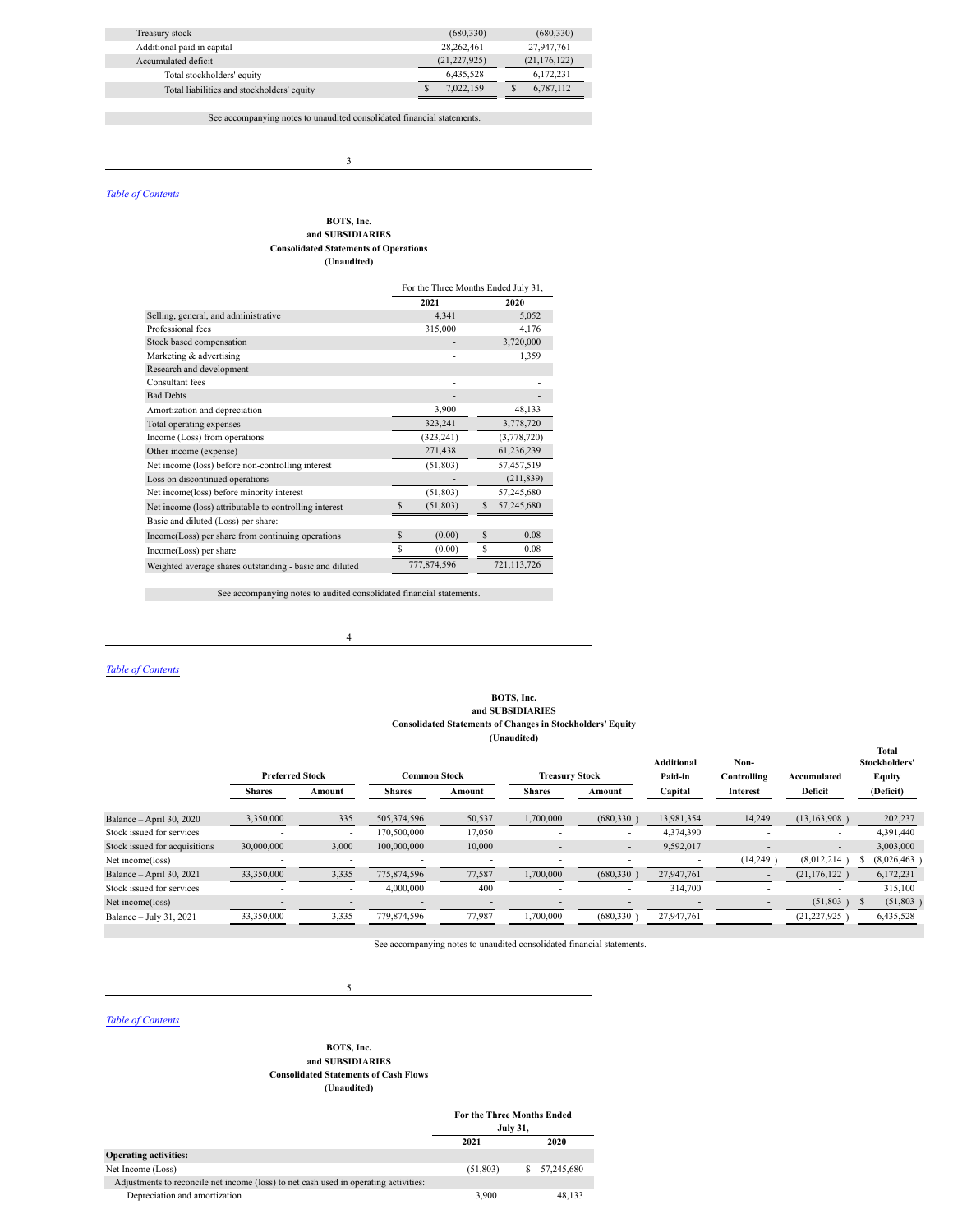| Common stock issued for services                          | 315,100      |    | 3,720,000      |
|-----------------------------------------------------------|--------------|----|----------------|
| Accrued interest, net                                     |              |    | (25,058)       |
| Impairment                                                |              |    | 33,690         |
| Effects of discontinued operations, net                   |              |    | 317,530        |
| Minority Interest in earnings of subsidiaries, Net        |              |    |                |
| Effects of acquisition, net                               |              |    | (61, 254, 071) |
| Changes in operating assets and liabilities:              |              |    |                |
| Accounts receivable, net                                  | (54, 839)    |    |                |
| Other receivable                                          | 50,071       |    |                |
| Total adjustment to reconcile net income to net cash      | 314,232      |    | (57, 159, 776) |
| Net cash provided In operating activities                 | 262,429      |    | 85,904         |
|                                                           |              |    |                |
| <b>Investing activities:</b>                              |              |    |                |
| Acquisition of intangible assets                          | (188, 556)   |    |                |
| Net cash used in investing activities                     | (188, 556)   |    |                |
|                                                           |              |    |                |
| <b>Financing Activities:</b>                              |              |    |                |
| Repayment to related party, net                           | (5,335)      |    | (58, 861)      |
| Repayment of notes payable                                | (22, 915)    |    | (50,000)       |
| Net cash used in financing activities                     | (28, 250)    |    | (108, 861)     |
|                                                           |              |    |                |
| Net Change in Cash                                        | 45,623       |    | (22,957)       |
| Cash at Beginning of Year                                 | 1,935        |    | 24,695         |
| Cash at End of Period                                     | \$<br>47,558 | Ŝ  | 1,738          |
|                                                           |              |    |                |
| <b>Supplemental Disclosure of Cash Flows Information:</b> |              |    |                |
| Cash paid for interest                                    | \$           | \$ |                |
| Cash paid for income taxes                                | \$           | S  |                |
| <b>Non-cash Investing and Financing Activities:</b>       |              |    |                |
| Joint Venture investment with BRRX Management             |              |    | (166, 675)     |
| Purchase of First Bitcoin Capital, LLC                    |              |    | 10,027,752     |
| Stock issued in settlement of debt                        |              |    | 58,076         |
|                                                           |              |    |                |

See accompanying notes to unaudited consolidated financial statements.

6

### <span id="page-4-0"></span>*Table of [Contents](#page-2-2)*

#### **BOTS, Inc. Notes to Consolidated Financial Statements (Unaudited)**

#### **Note 1. Organization and Basis of Presentation**

The accompanying consolidated audited financial statements of BOTS, Inc., (the "Company", "we", "our"), have been prepared in accordance with accounting principles generally accepted in the United States of America and the rules of the Securities and Exchange Commission ("SEC").

#### **Basis of Presentation and Principles of Consolidation**

The accompanying consolidated financial statements include the accounts of the Company and its subsidiaries and have been prepared in accordance with U.S. generally accepted accounting principles ("GAAP"). All significant intercompany accounts and transactions have been eliminated.

The consolidated financial statements include the accounts of the Company and its subsidiaries:

· First Bitcoin Capital, LLC

#### **Description of Business**

Originally, we were formed to open and operate a full-service day spa in Montrose, California. In October 2013 we repositioned ourselves as a technology company focused on two long-term secular trends sweeping the globe: (1) The decriminalization and legalization of marijuana for medicinal or recreational purposes; and (2) the adoption of electronic vaporizing cigarettes (commonly known as "eCigs").

The Company initially earned revenue through wholesale and retail sales of electronic cigarettes, vaporizers, and accessories in the United States. It offered electronic cigarettes and related products through its online store at www.mcig.org, as well as through the company's wholesale, distributor, and retail programs. We expanded operations to include the VitaCig brand in 2014.

From 2015 through 2020 the Company was involved in multiple cannabis business entities. We have elected to discontinue all operations in the cannabis markets and e-cig markets while focusing on robotics and blockchain technologies.

We operated multiple websites (which are not incorporated as part of this Form 10Q report). The Company's primary website is www.BOTS.bz.

#### **Subsidiaries of the Company**

The Company currently operates, in addition to BOTS, Inc., the following subsidiaries which are consolidated:

#### *First Bitcoin Capital, LLC*

On May 14, 2020, we acquired 100% of First Bitcoin Capital, LLC ("FBC"). FBC was incorporated on December 11, 2017, under the laws of the state of Colorado. FBC works in multiple areas of blockchain development and cryptocurrency.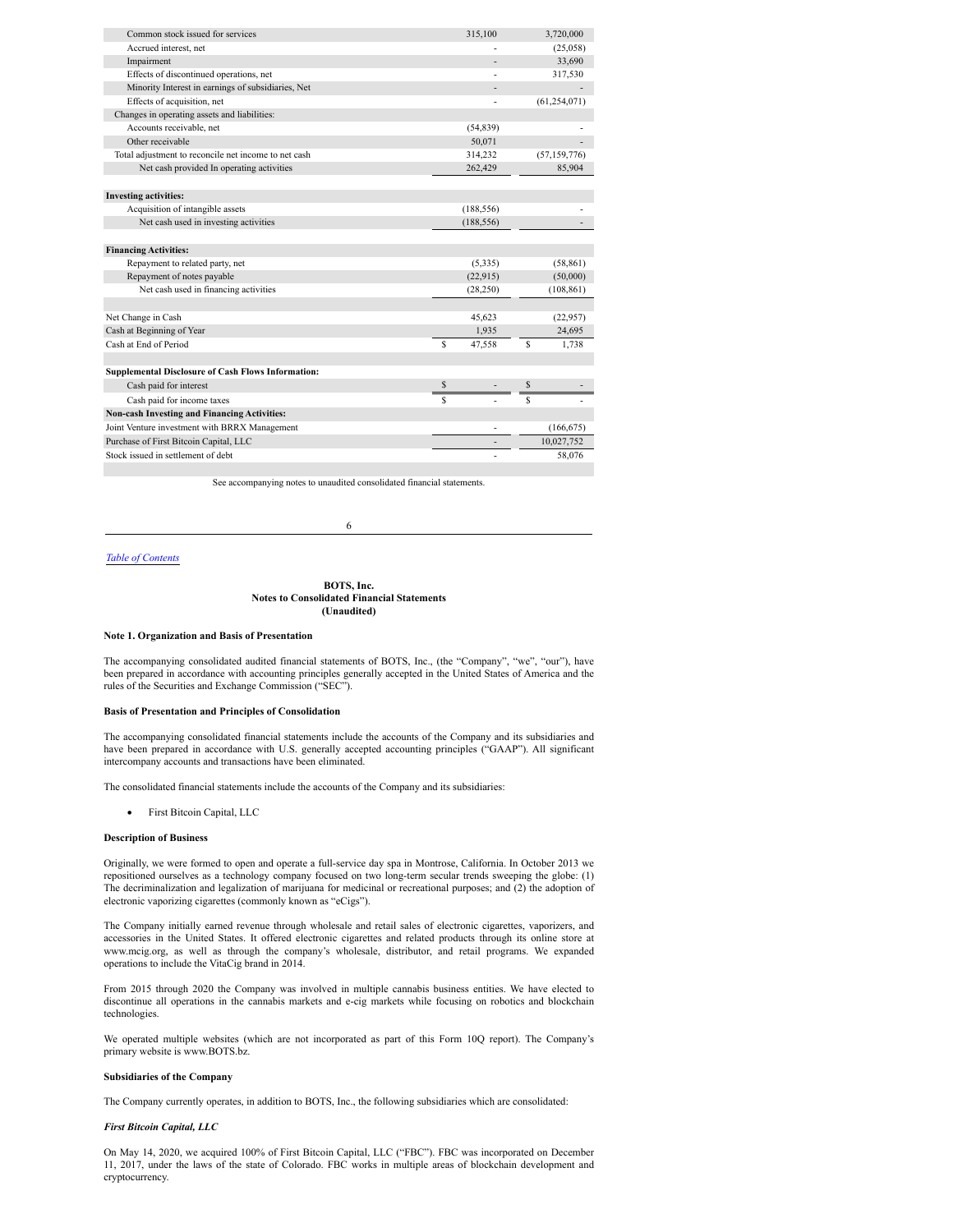#### *CoinQX Exchange Limited*

On May 14, 2020, we acquired 100% of CoinQX Exchange, Limited ("CoinQX"). CoinQX was incorporated on July 4, 2014, in British Columbia, Canada. CoinQX has not yet begun operations.

#### *420Wifi.com, llc*

On May 14, 2020, we acquired 100% of 420wifi.com, llc ("420wifi"). 420wifi was organized on January 18, 2019, under the laws of the state of Wyoming. 420wifi has not yet begun operations.

#### *D'BOT Technology Corp*

On May 14, 2020, we acquired 100% of D'BOT Technology Corp ("DBOT"). DBOT was incorporated on March 15, 2019, under the laws of the state of Colorado. DBOT has not yet begun operations.

7

#### *Table of [Contents](#page-2-2)*

#### **Note 2. Summary of Significant Accounting Policies**

#### **Principles of Consolidation**

The consolidated financial statements include the accounts of the Company, the wholly owned subsidiaries of FBC. Significant intercompany balances and transactions have been eliminated.

#### **Concentration of Credit Risk and Significant Customers**

Financial instruments which potentially subject the Company to a concentration of credit risk consist principally of temporary cash investments and accounts receivable. The Company places its temporary cash investments with financial institutions insured by the FDIC.

Concentrations of credit risk with respect to trade receivables are limited due to the diverse group of customers to whom the Company sells. The Company establishes an allowance for doubtful accounts when events and circumstances regarding the collectability of its receivables warrant based upon factors such as the credit risk of specific customers, historical trends, other information and past bad debt history. The outstanding balances are stated net of an allowance for doubtful accounts.

Under Topic 606, revenue is recognized when control of the promised goods or services is transferred to our customers, in an amount that reflects the consideration we expect to be entitled to in exchange for those goods or services.

We determine revenue recognition through the following steps:

- identification of the contract, or contracts, with a customer;
- identification of the performance obligations in the contract;
- determination of the transaction price;
- allocation of the transaction price to the performance obligations in the contract; and
- recognition of revenue when, or as, we satisfy a performance obligation.

#### **Interest Receivable**

The Company's interest receivables are accrued from two convertible promissory notes. The interest will continue to accrue until such time as the debt is paid in full, or the Company elects to convert the promissory note, or a portion there of, into equity of the debtor.

#### **Intangible Assets**

The Company's intangible assets consist of certain website development costs that is amortized over their useful life in accordance with the guidelines of *ASC 350-30 General Intangible Other than Goodwill* and *ASC 350-50 Website Development Costs*. In addition to these finite intangible assets, the Company accounts for its infinite intangible assets without depreciation and/or amortization. These assets are reviewed annually by an independent review to determine if an impairment should be recognized. As the Company owned no infinite intangible assets in the prior fiscal year ending April 30, 2020, no impairment was warranted for the Company's infinite intangible assets.

#### **Basic and Diluted Net Loss Per Share**

The Company follows *ASC Topic 260 – Earnings Per Share*, and *FASB 2015-06, Earnings Per Share* to account for earnings per share. Basic earnings per share ("EPS") calculations are determined by dividing net loss by the weighted average number of shares of common stock outstanding during the year. Diluted earnings per share calculations are determined by dividing net income by the weighted average number of common shares and dilutive common share equivalents outstanding. During periods when common stock equivalents, if any, are anti-dilutive they are not considered in the computation.

Basic net earnings (loss) per common share are computed by dividing the net earnings (loss) for the period by the weighted average number of common shares outstanding during the period. Diluted earnings (loss) per share are computed using the weighted average number of common and dilutive common stock equivalent shares outstanding during the period. Dilutive common stock equivalent shares consist of Series A convertible preferred stock, convertible debentures, stock options and warrant common stock equivalent shares.

8

*Table of [Contents](#page-2-2)*

#### **Concentration of Credit Risk**

Financial instruments, which potentially subject us to concentrations of credit risk, consist principally of cash and trade receivables. Concentrations of credit risk with respect to trade receivables are limited due to the clients that comprise our customer base and their dispersion across different business and geographic areas. We estimate and maintain an allowance for potentially uncollectible accounts and such estimates have historically been within management's expectations.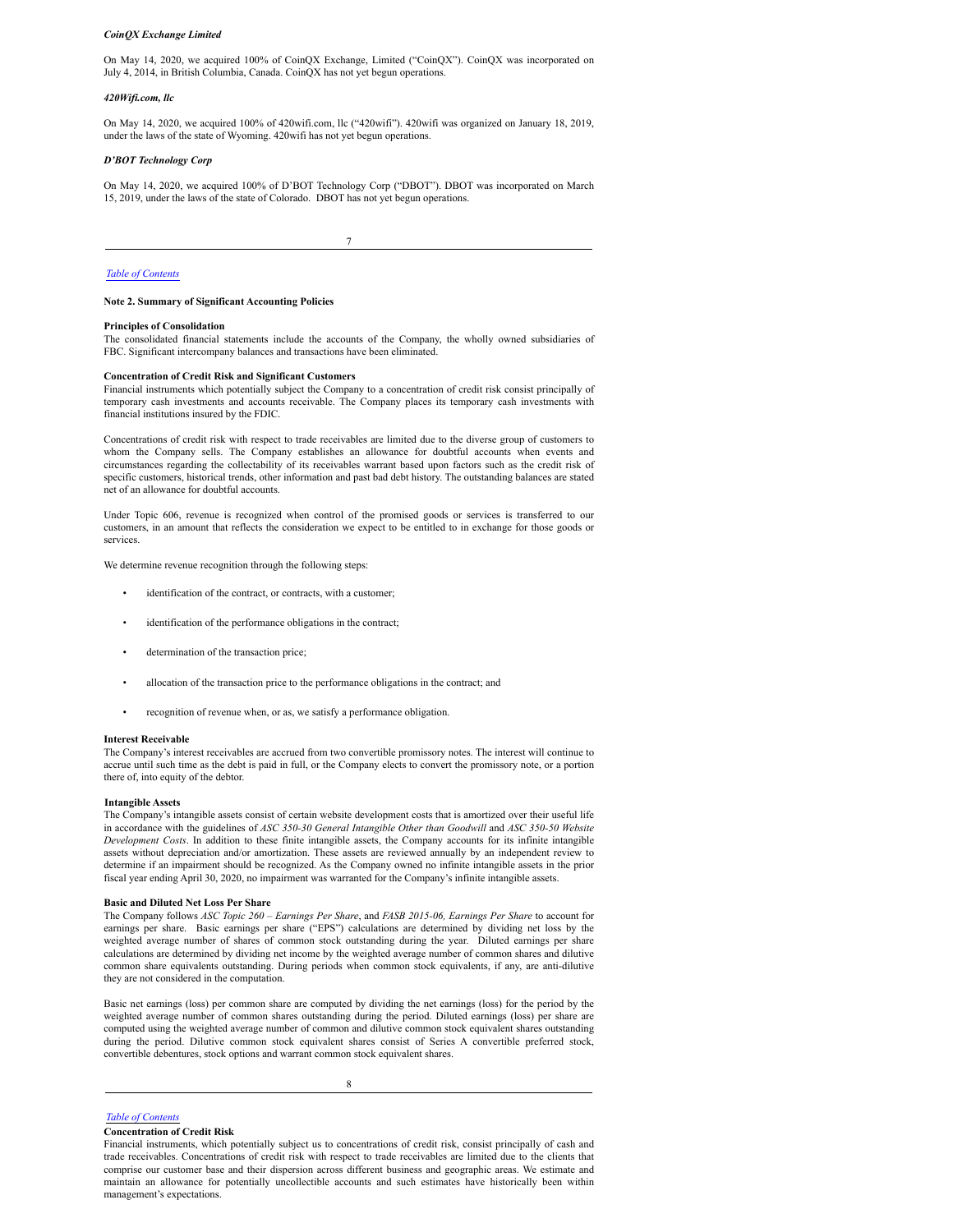Our cash balances are maintained in accounts held by major banks and financial institutions located in the United States. The Company may occasionally maintain amounts on deposit with a financial institution that are in excess of the federally insured limit of \$250,000. The risk is managed by maintaining all deposits in high quality financial institutions. The Company had \$0 and \$0 in excess of federally insured limits at July 31, 2021 and April 30, 2020.

#### **Note 3. Going Concern**

The Company's financial statements are prepared using generally accepted accounting principles, which contemplate the realization of assets and liquidation of liabilities in the normal course of business. Because the business is new and has a limited history and relatively few sales, no certainty of continuation can be stated. The accompanying financial statements for the periods ended July 31, 2021, and July 31, 2020, have been prepared assuming that the Company will continue as a going concern, which contemplates the realization of assets and satisfaction of liabilities in the normal course of business.

The Company has suffered losses from operations and has an accumulated deficit, which raise substantial doubt about its ability to continue as a going concern.

Management is taking steps to raise additional funds to address its operating and financial cash requirements to continue operations in the next twelve months. Management has devoted a significant amount of time in the raising of capital from additional debt and equity financing. However, the Company's ability to continue as a going concern is dependent upon raising additional funds through debt and equity financing and generating revenue. There are no assurances the Company will receive the necessary funding or generate revenue necessary to fund operations. The financial statements contain no adjustments for the outcome of this uncertainty.

9

*Table of [Contents](#page-2-2)*

#### **Note 4. Cost Basis Investments**

The Company has invested \$969,071 through July 31, 2021, in First Bitcoin Capital, LLC

#### **Note 5. Acquisition**

On May 15, 2020, the Company acquired First Bitcoin Capital, LLC and all the assets of First Bitcoin Capital Corp. The Company acquired all cash, inventory, prepaid expenses, inventory, fixed assets, and intellectual property for a total purchase price of \$10,120,000. The Company issued 100,000,000 common shares and 30,000,000 Series A Preferred shares at the rate of \$0.0253 per underlying common share. The Company has 60,000,000 Series A Preferred held in reserve for issuance should certain milestones be achieved over the course of three years.

In accordance to rule, the following table reflects the determination of the purchase price of the assets of First Bitcoin Capital Corp and the business entity of First Bitcoin Capital, LLC:

| <b>Acquisition of First Bitcoin Capital Corp Assets</b> |               |  |  |  |
|---------------------------------------------------------|---------------|--|--|--|
| Cash                                                    | 800           |  |  |  |
| Patent                                                  | 308,750       |  |  |  |
| Interest receivable                                     | 25,058        |  |  |  |
| Notes receivable                                        | 1,191,307     |  |  |  |
| Cost basis investments                                  | 972,425       |  |  |  |
| Non-current digital assets                              | 214,264,073   |  |  |  |
| Total assets acquired                                   | 216,762,413   |  |  |  |
|                                                         |               |  |  |  |
| Reserve for devaluation                                 | 145, 372, 485 |  |  |  |

| Reserve for devaluation   | 142.272.402 |
|---------------------------|-------------|
| Total liabilities assumed | 145.372.485 |
| Net acquisition assets    | 71.389.928  |
|                           |             |

| <b>Total Purchase Price</b>                                |            |
|------------------------------------------------------------|------------|
| Common Stock issued as part of acquisition (100,000,000)   | 2,530,000  |
| Preferred Stock issued as part of acquisition (90,000,000) | 22,770,000 |
| <b>Total Purchase Price</b>                                | 25,300,000 |
| Reserve for unissued stock                                 | 15,180,000 |
| Stock issued as part of purchase                           | 10,120,000 |
| Net acquisition assets                                     | 71,389,928 |
| Gain on Assets                                             | 61,269,928 |

10

#### *Table of [Contents](#page-2-2)*

#### **Note 6. Related Parties and Related Party Transactions**

Mr. Rosenberg, the Company's former CEO/CFO provided funding for the Company from time to time. During the nine months ended January 31, 2021, Mr. Rosenberg paid multiple expense on behalf of the Company, and received multiple payments from the Company as payment against the advances made. Mr. Rosenberg was owed \$70,196 as due to related party as of July 31, 2021

First Bitcoin Capital Corp, an affiliate shareholder of the Company's provides funding for First Bitcoin Capital, LLC, a wholly owned subsidiary of the Company. During the year ended April 30, 2021, First Bitcoin Capital Corp has funded \$6,113 to the Company.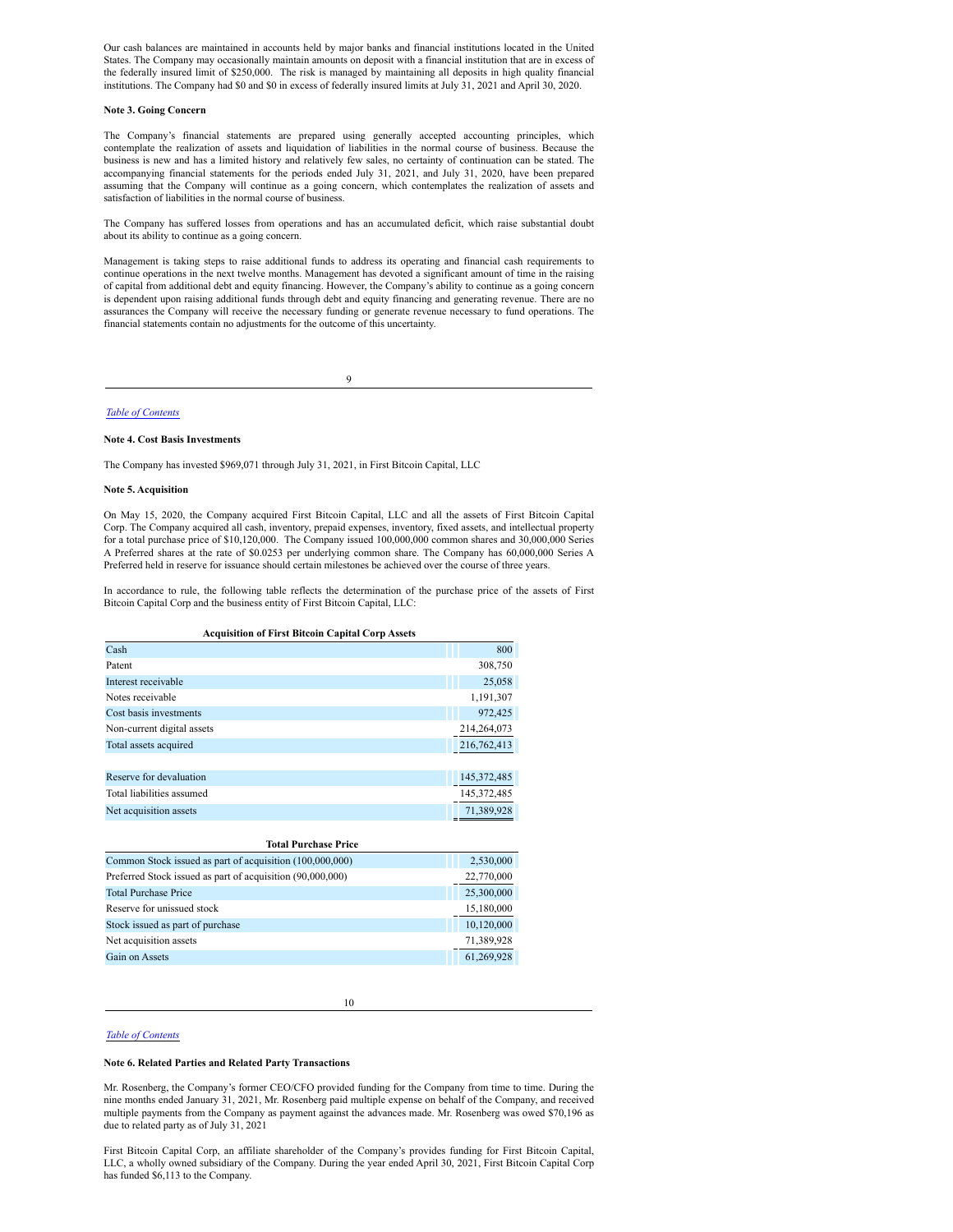Mr. Rosenberg received 80,000,000 shares of common stock for services provided in the acquisition of First Bitcoin Capital Corp assets and First Bitcoin Capital, LLC.

On April 29, 2020, we converted 5,000,000 of OBITX, Inc., common shares owned by us into 500,000 shares of Series B Preferred stock. The conversion was according to the terms of the Series B Preferred stock and as such there was no gain or loss on the transaction. BOTS may not convert the Series B Preferred shares into common shares until 24 months have expired from the transaction.

#### **Note 7. Cryptocurrency Assets**

During the year months ended April 30, 2021, the Company started transacting business with cryptocurrency assets. The Company records the asset as an Intangible Asset with Infinite Life. We classify cryptocurrency that have a market value and substantial liquidity as Current Intangible Assets. Cryptocurrency that does not trade on a market or have limited liquidity are classified as Non-current Intangible Assets.

11

#### *Table of [Contents](#page-2-2)*

The following chart shows our cryptocurrency assets held as of July 31, 2021:

#### **Schedule of Digital Currencies – Non-current**

|                          |                 | Cost per                   | Total       |
|--------------------------|-----------------|----------------------------|-------------|
|                          |                 | Currency                   | Cost        |
| First Bitcoin (BIT)      |                 |                            |             |
|                          | 17,120,497,315  | \$0.004029<br>$\mathbb{S}$ | 69,114,447  |
| President Trump (PRES)   | 55,869,517,129  | ÷,                         | 145,372,484 |
| KiloCoin (KLC)           | 998,560,007     | ÷                          |             |
| TeslaCoilCoin (TESLA) *  | 3,988,609       | ÷,                         | 622         |
| Siacoin (SC)             | 342,348         | - 11                       | ÷,          |
| Alphabit (ABC)           | 199,999,982     | ÷,                         |             |
| Perkscoin                | 2,083,333       | - 11 -                     |             |
| OTC Coin                 | 19,996,895,800  |                            | L,          |
| President Johnson (GARY) | 54,987,192,536  | - I I L                    |             |
| Hillary (HILL)           | 55,967,772,167  | ä,                         |             |
| <b>BURN</b>              | 55,968,072,167  | - 11 -                     |             |
| Bitcoin Futures (XBU)    | 8,977,777       |                            |             |
| Ш<br>Alteoin (ALT)       | 10,888          | - 11 -                     |             |
| <b>BPU</b>               | 8,999,000       |                            | L           |
| <b>BPL</b>               | Ш<br>8,999,000  | - 11                       |             |
| <b>BCN</b>               | 8,999,000       |                            |             |
| <b>BXT</b>               | 8,999,000       | - 11                       |             |
| <b>XBC</b>               | 8,999,000       |                            |             |
| <b>XOM</b>               | 4,090,505       | - 11 -                     |             |
| <b>WEED</b>              | 77,141,332      |                            | L           |
| Fly (LOYAL)              | 2,254,750,118   | - 11                       | ÷,          |
| Catalan Coin             | 92,233,720,368  | ä,                         | L,          |
| <b>OPRAH</b>             | 1,266,805,361   | - 11 -                     |             |
| <b>HERB</b>              | 888,888,888     | ä,                         | ÷,          |
| MoshiachCoin             | Ш<br>379,164    | - 11 -                     | l,          |
| <b>HEMP</b>              | 100,000,000     | ÷                          |             |
| MaidSafeCoin (MAID)      | 71              | - 11 -                     | ÷,          |
| <b>AFG</b>               | 100,000,000,000 |                            |             |
| AAL                      | 91,818,181,818  |                            |             |
| <b>UAL</b>               | 91,818,181,818  |                            |             |
| <b>FFT</b>               | 91,818,181,818  | ÷,<br>W                    | ÷,          |
| HAL                      | 91,818,181,818  |                            |             |
| <b>SWA</b>               | 91,818,181,818  | ÷                          |             |
| <b>PURPOSE</b>           | 92,000,000,000  |                            |             |
| <b>UAE</b>               | 1,000,000,000   | ä,                         |             |
| QTR                      | 1,000,000,000   |                            |             |
| <b>SIA</b>               | 1,000,000,000   | ÷,                         |             |
| <b>CPA</b>               | 1,000,000,000   |                            |             |
| <b>ANA</b>               | 1,000,000,000   | ÷,                         |             |
| <b>KZR</b>               | 1,000,000,000   |                            |             |
| <b>HVN</b>               |                 |                            |             |
| LAN                      | 1,000,000,000   | ٠                          |             |
|                          | 1,000,000,000   |                            |             |
| <b>OMA</b>               | 1,000,000,000   | ٠                          |             |
| <b>JST</b>               | 1,000,000,000   | ä,                         |             |
| POE                      | 1,000,000,000   | - 11                       |             |
| XAX                      | 1,000,000,000   |                            |             |
| <b>EIN</b>               | 1,000,000,000   | - 11                       |             |
| WJA                      | 1,000,000,000   |                            |             |

12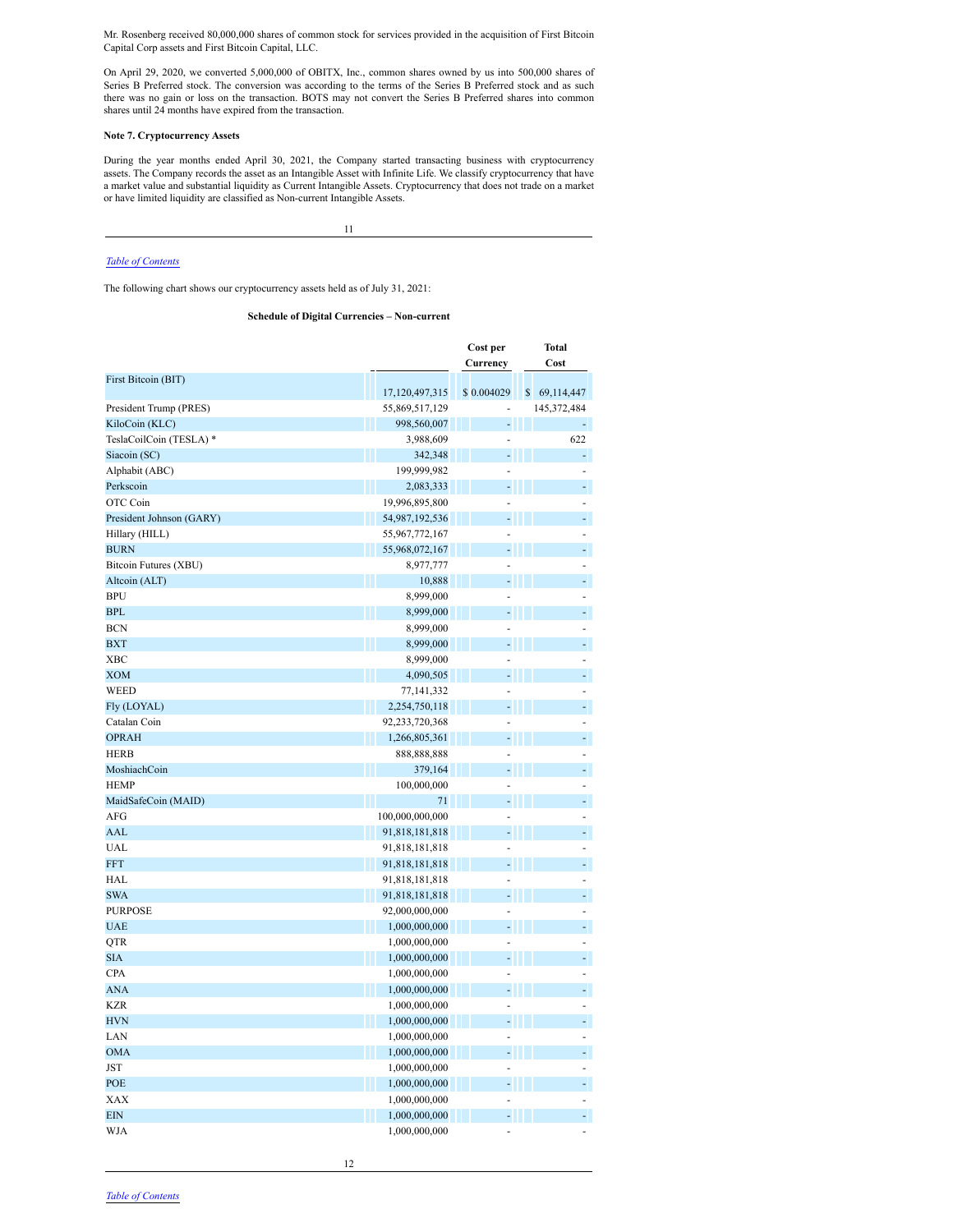| <b>IGO</b> | 1,000,000,000<br>۳                                |
|------------|---------------------------------------------------|
| IBE        | 1,000,000,000                                     |
| <b>JBU</b> | -<br>÷<br>92,818,181,818<br>Ш                     |
| <b>JSA</b> | 1,000,000,000<br>÷,                               |
| <b>AZU</b> | ÷,<br>÷,<br>1,000,000,000<br>W                    |
| <b>AVA</b> | 1,000,000,000<br>÷,                               |
| <b>TAM</b> | $\blacksquare$<br>$\overline{a}$<br>1,000,000,000 |
| <b>AZA</b> | 1,000,000,000<br>ä,                               |
| <b>DAT</b> | ÷,<br>÷,<br>Ш<br>1,000,000,000                    |
| <b>ASA</b> | 1,000,000,000<br>L,<br>÷,                         |
| SCO        | ÷,<br>÷,<br>1,000,000,000<br>W                    |
| SAS        | 1,000,000,000<br>÷                                |
| <b>SEY</b> | -<br>- 11<br>1,000,000,000                        |
| <b>TAP</b> | 1,000,000,000<br>ä,<br>÷,                         |
| <b>TOM</b> | ÷,<br>÷,<br>H<br>1,000,000,000                    |
| <b>ALK</b> | 1,000,000,000<br>L,<br>ä,                         |
| <b>CMP</b> | ÷,<br>÷,<br>1,000,000,000<br>Ш                    |
| <b>AHY</b> | 1,000,000,000<br>÷                                |
| JAI        | -<br>- 11<br>1,000,000,000                        |
| MAU        | 1,000,000,000<br>÷,                               |
| <b>BER</b> | $\frac{1}{\pi}$<br>÷,<br>1,000,000,000<br>Ш       |
| <b>EWG</b> | 1,000,000,000<br>÷                                |
| <b>EYH</b> | ÷,<br>÷,<br>T<br>1,000,000,000                    |
| APJ        | 1,000,000,000<br>÷<br>-                           |
| <b>ETD</b> | ÷,<br>$\frac{1}{\pi}$<br>T<br>1,000,000,000       |
| <b>THY</b> | 1,000,000,000<br>÷,<br>÷                          |
| <b>EVA</b> | $\frac{1}{\pi}$<br>÷,<br>W<br>1,000,000,000       |
| QFA        | 1,000,000,000<br>÷<br>÷,                          |
| <b>DLH</b> | -<br>l,<br>Ш<br>1,000,000,000                     |
| <b>GIA</b> | 1,000,000,000<br>÷,                               |
| <b>CHH</b> | ÷,<br>ł<br>H<br>92,818,181,818                    |
| <b>THA</b> | 1,000,000,000<br>÷                                |
| <b>AFR</b> | ÷,<br>W<br>÷,<br>1,000,000,000                    |
| <b>SWR</b> | 1,000,000,000<br>÷                                |
| <b>AAR</b> | ÷,<br>÷,<br>1,000,000,000<br>Ш                    |
| <b>ANZ</b> | 1,000,000,000<br>÷,                               |
| <b>VOZ</b> | ÷,<br>$\overline{a}$<br>Ш<br>1,000,000,000        |
| <b>AUA</b> | 1,000,000,000                                     |
| <b>BKP</b> | ÷,<br>W<br>1,000,000,000<br>ł                     |
| JAL        | 1,000,000,000<br>÷,                               |
|            |                                                   |

#### *Table of [Contents](#page-2-2)*

| <b>JAA</b> | 1,000,000,000  |  |
|------------|----------------|--|
| JAT        | 1,000,000,000  |  |
| <b>HAD</b> | 1,000,000,000  |  |
| <b>AXM</b> | 1,000,000,000  |  |
| <b>KLM</b> | 1,000,000,000  |  |
| <b>VRD</b> | 1,000,000,000  |  |
| <b>BAW</b> | 92,818,181,818 |  |
| <b>FIN</b> | 1,000,000,000  |  |
| <b>VIR</b> | 1,000,000,000  |  |
| <b>CRK</b> | 1,000,000,000  |  |
| <b>NAX</b> | 1,000,000,000  |  |
| <b>ACA</b> | 1,000,000,000  |  |
| <b>CSN</b> | 1,000,000,000  |  |
| <b>AEE</b> | 1,000,000,000  |  |
| <b>MAS</b> | 1,000,000,000  |  |
| DAL        | 92,818,181,818 |  |
| <b>KAL</b> | 1,000,000,000  |  |
| CAL        | 1,000,000,000  |  |
| <b>EZY</b> | 1,000,000,000  |  |
| <b>SLK</b> | 1,000,000,000  |  |
| <b>AFL</b> | 1,000,000,000  |  |
| <b>SAA</b> | 1,000,000,000  |  |
| <b>CES</b> | 1,000,000,000  |  |
| <b>GFA</b> | 1,000,000,000  |  |
| <b>ICE</b> | 1,000,000,000  |  |
| <b>SVA</b> | 1,000,000,000  |  |
| PAL        | 1,000,000,000  |  |

13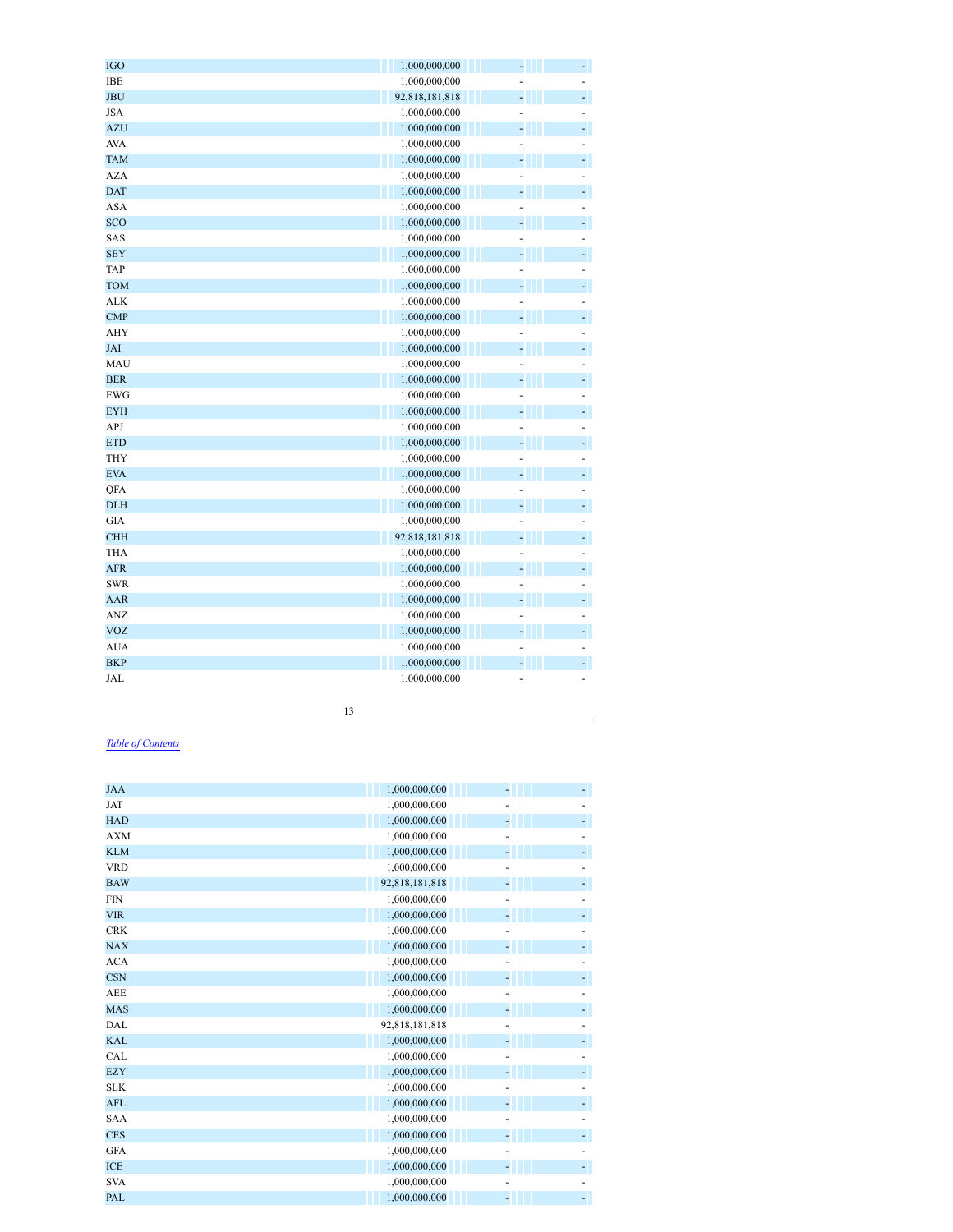| EGF            | 1,000,000,000  |                 |    |
|----------------|----------------|-----------------|----|
| <b>KQA</b>     | 1,000,000,000  |                 |    |
| <b>DTA</b>     | 1,000,000,000  |                 |    |
| <b>CCA</b>     | 1,000,000,000  |                 |    |
| <b>TSC</b>     | 1,000,000,000  |                 |    |
| <b>ANE</b>     | 1,000,000,000  | ä,              |    |
| <b>DKH</b>     | 1,000,000,000  |                 |    |
| <b>FJI</b>     | 1,000,000,000  | ÷               |    |
| <b>LOTP</b>    | 1,000,000,000  |                 |    |
| CAW            | 1,000,000,000  |                 |    |
| <b>AMX</b>     | 1,000,000,000  |                 |    |
| <b>RBA</b>     | 1,000,000,000  |                 | ÷  |
| <b>GCRC</b>    | 1,000,000,000  |                 |    |
| <b>TGW</b>     | 1,000,000,000  |                 |    |
| <b>MNO</b>     | 1,000,000,000  |                 |    |
| <b>RJA</b>     | 1,000,000,000  |                 |    |
| <b>SEJ</b>     | 1,000,000,000  |                 |    |
| <b>WOWN</b>    | 1,000,000,000  | ۹               |    |
| SW             | 1,000,000,000  |                 |    |
| <b>FS</b>      | 1,000,000,000  |                 |    |
| <b>RT</b>      | 1,000,000,000  |                 |    |
| <b>BW</b>      | 1,000,000,000  | ÷,              | L, |
| JJ             | 1,000,000,000  |                 |    |
| MC             | 1,000,000,000  |                 |    |
| HH             | 1,000,000,000  |                 |    |
| IC             | 1,000,000,000  |                 |    |
| <b>CH</b>      | 92,818,181,818 |                 |    |
| WY             | 1,000,000,000  |                 |    |
| Total          |                | \$214,487,552   |    |
| Reserve        |                | 210,209,892     |    |
| Carrying Value |                | \$<br>4,277,660 |    |

14

#### *Table of [Contents](#page-2-2)*

#### **Note 8. Discontinued Operations**

During the three months ended July 31, 2020, the company wrote-off its investments into BRRX Management joint venture and eliminated the value of its California City cannabis license. This write-off resulted in an expense from discontinued operations of \$211,839

15

*Table of Contents*

#### **Note 9. Stockholders' Equity**

#### **Common Stock**

As of July 31, 2021, the Company was authorized to issue 2,000,000,000 common shares at a par value of \$0.0001. As of July 31, 2021, the Company had issued and outstanding 775,874,596 common shares.

On May 14, 2020, the Company issued 50,000,000 shares of common stock to Overwatch Partners, Inc., as part of payment for services provided as part of the acquisition of First Bitcoin Capital Corp assets and First Bitcoin Capital, LLC.

On May 14, 2020, issued 80,000,000 shares of common stock as stock-based compensation to Paul Rosenberg for services provided as the CEO of the Company.

The Company issued 10,000,000 shares of common stock to Carl G. Hawkins for legal services provided through May 14, 2020. The Law Offices of Carl G Hawkins provided legal services to the Company.

The Company issued 10,000,000 shares of common stock to Law Offices of Thomas G Amon for legal services provided through May 14, 2020, for legal services to the Company.

On May 15, 2020, we issued 100,000,000 common shares to First Bitcoin Capital Corp in an asset purchase.

On July 20, 2020, we issued 15,000,000 shares of common stock to APO Holdings, LLC as payment for our outstanding debt of \$58,706.

On July 20, 2020, we 1,000,000 shares of common stock to Andrus Nomm and 500,000 shares of common stock to Levent Can Ersoydan for consulting services provided through July 20, 2020.

On December 23, 2020, we issued 4,000,000 shares of common stock to four different shareholders for services provided.

On May 1, 2021, the Company issued 1,000,000 shares of common stock to Oleksandr Gordieiev, the Compay's CEO for services provided.

During the three months ended July 31, 2021, the Company issued 3,000,000 shares of common stock related to consulting services provided.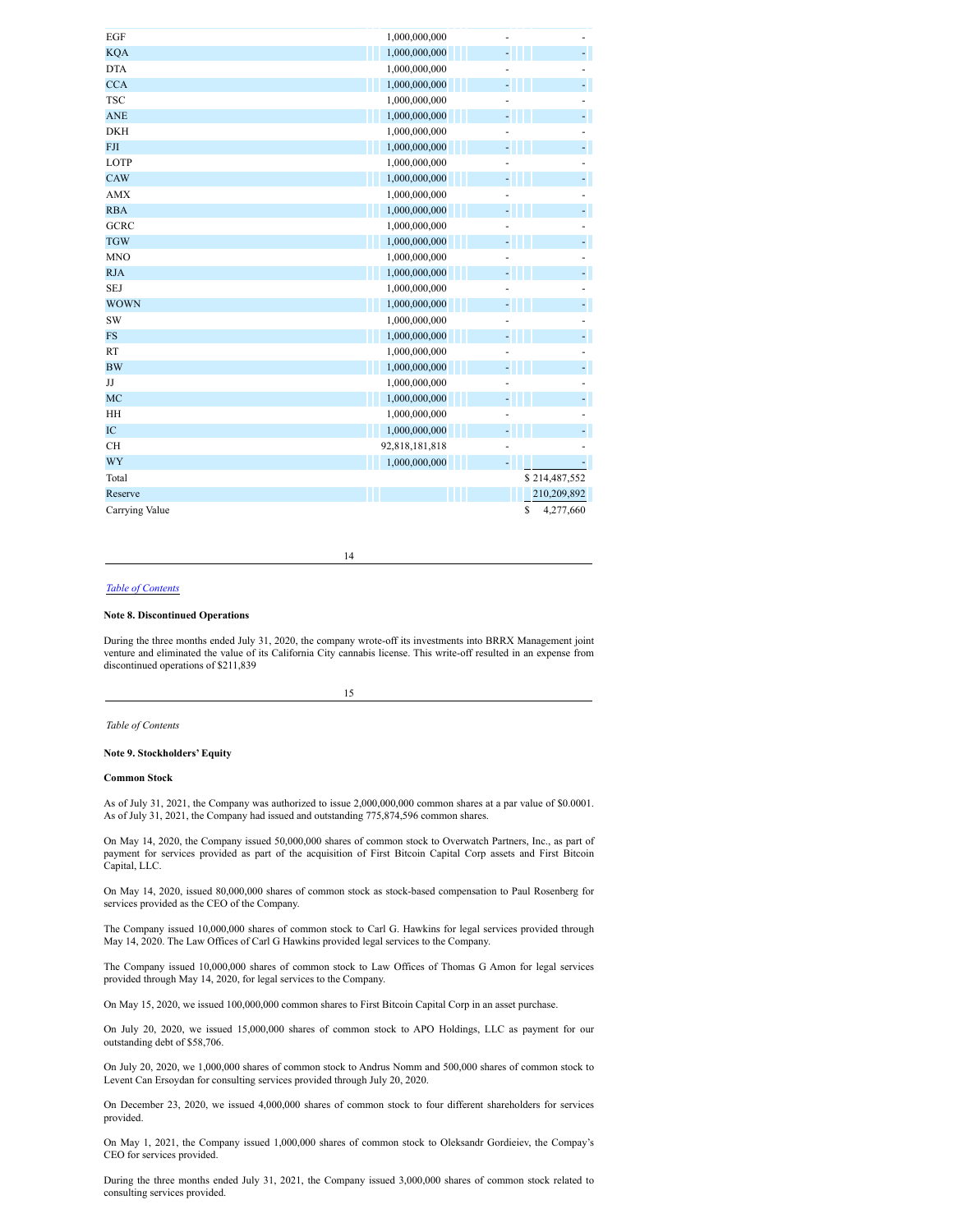#### **Preferred Stock**

The Company has authorized 100,000,000 shares of preferred stock, of which it has designated 100,000,000 as Series A Preferred, at \$0.0001 par value. The Company has 33,350,000 issued and outstanding as of July 31, 2021. Each share of the Preferred Stock has 10 votes on all matters presented to be voted by the holders of the Company's common stock.

On May 15, 2020, we issued 30,000,000 Series A Preferred to First Bitcoin Capital Corp in an asset purchase.

#### **Note 10. Subsequent Events**

There are no subsequent events that would have a material effect on the Company.

16

#### *Table of [Contents](#page-2-2)*

#### <span id="page-10-0"></span>**Item 2. Management's Discussion and Analysis of Financial Condition and Results of Operations**

*The following discussion should be read in conjunction with our condensed consolidated financial statements and related notes thereto included elsewhere in this Quarterly Report on Form 10-Q and the consolidated financial* statements and related notes thereto in our Annual Report on Form 10-K for the year ended April 30, 2020.

*Certain statements in this section contain "forward-looking statements" within the meaning of the Private Securities* Litigation Reform Act of 1995. All statements contained in this report and not clearly historical in nature are *forward-looking, and the words "may," "will," "should," "could," "would," "expects," "plans," "anticipates," "believes," "estimates," "projects," "predicts," "intends," "potential," and similar expressions (as well as other words or expressions referencing future events, conditions or circumstances) generally are intended to identify forward-looking statements. Any statements in this report that are not historical facts are forward-looking* statements. Actual results may differ materially from those discussed from time to time in the Company's Securities *and Exchange Commission filings. The Company undertakes no obligation to update or revise any forward-looking* statement for events or circumstances after the date on which such statement is made except as required by law.

#### **HISTORY AND BACKGROUND**

We were incorporated in the State of Nevada on December 30, 2010, originally under the name Lifetech Industries, Inc. All agreements related to the Lifetech business were terminated and closed as of April 30, 2014. Effective August 2, 2013, the name was changed from "Lifetech Industries, Inc." to "mCig, Inc." The Company redomiciled to Puerto Rico on April 17, 2020. Effective April 17, 2020, the name was changed from "MCIG, Inc.," to "BOTS, Inc." The Company's common stock is traded under the symbol "BOTS." The Company is headquartered in San Juan, Puerto Rico.

#### **GENERAL**

Originally, we were formed to open and operate a full-service day spa in Montrose, California. In October 2013 we repositioned ourselves as a technology company focused on two long-term secular trends sweeping the globe: (1) The decriminalization and legalization of marijuana for medicinal or recreational purposes; and (2) the adoption of electronic vaporizing cigarettes (commonly known as "eCigs").

The Company initially earned revenue through wholesale and retail sales of electronic cigarettes, vaporizers, and accessories in the United States. It offered electronic cigarettes and related products through its online store at www.BOTS.org, as well as through the company's wholesale, distributor, and retail programs. We expanded operations to include the VitaCig brand in 2014.

From 2015 through 2020 the Company was involved in multiple cannabis business entities. We have elected to discontinue all operations in the cannabis markets and focus on robotics.

We operated multiple websites (which are not incorporated as part of this Form 10Q report). The Company's primary website is www.BOTS.bz.

#### *Table of [Contents](#page-2-2)*

#### **INDUSTRY OVERVIEW**

#### *Robotics*

The global robotics technology market size was valued at \$62.75 billion in 2019, and is projected to reach \$189.36 billion by 2027, growing at a CAGR of 13.5% from 2020 to 2027. Robotics technology is the intersection of technology, engineering, and science for producing machines called robots, which are used to replicate human actions. The key objective of the robotics technology is to enhance the performance of an organization and to produce better outcome. Robotics technology finds its wide range of applications in various industry verticals, which include healthcare, domestic, agriculture, technology, automotive, and manufacturing.

We believe that in the wake of COVID-19, demand for robotics is expected to increase among several industries such as supply chain, manufacturing, and healthcare, due to growing adoption of robots in place of humans to reduce the impact of the virus and to enhance market share.

Rise in need for automation and safety in organizations and availability of affordable, energy-efficient robots drive the growth of the global robotics market. In addition, increase in labor & energy costs and upsurge in usage of robotics technology in different industry verticals fuel the growth of the market. However, high initial cost of robots and lack of awareness among SMEs hamper the growth of the market. On the contrary, surge in adoption of robotics technology in emerging economies and increase in use in diverse applications are the factors expected to provide lucrative opportunities for the growth of the market.

Earlier, use of robots was limited to the automotive and manufacturing sectors. However, with the availability of customized solutions, industries such as healthcare, defense & security, aerospace, education, food & beverage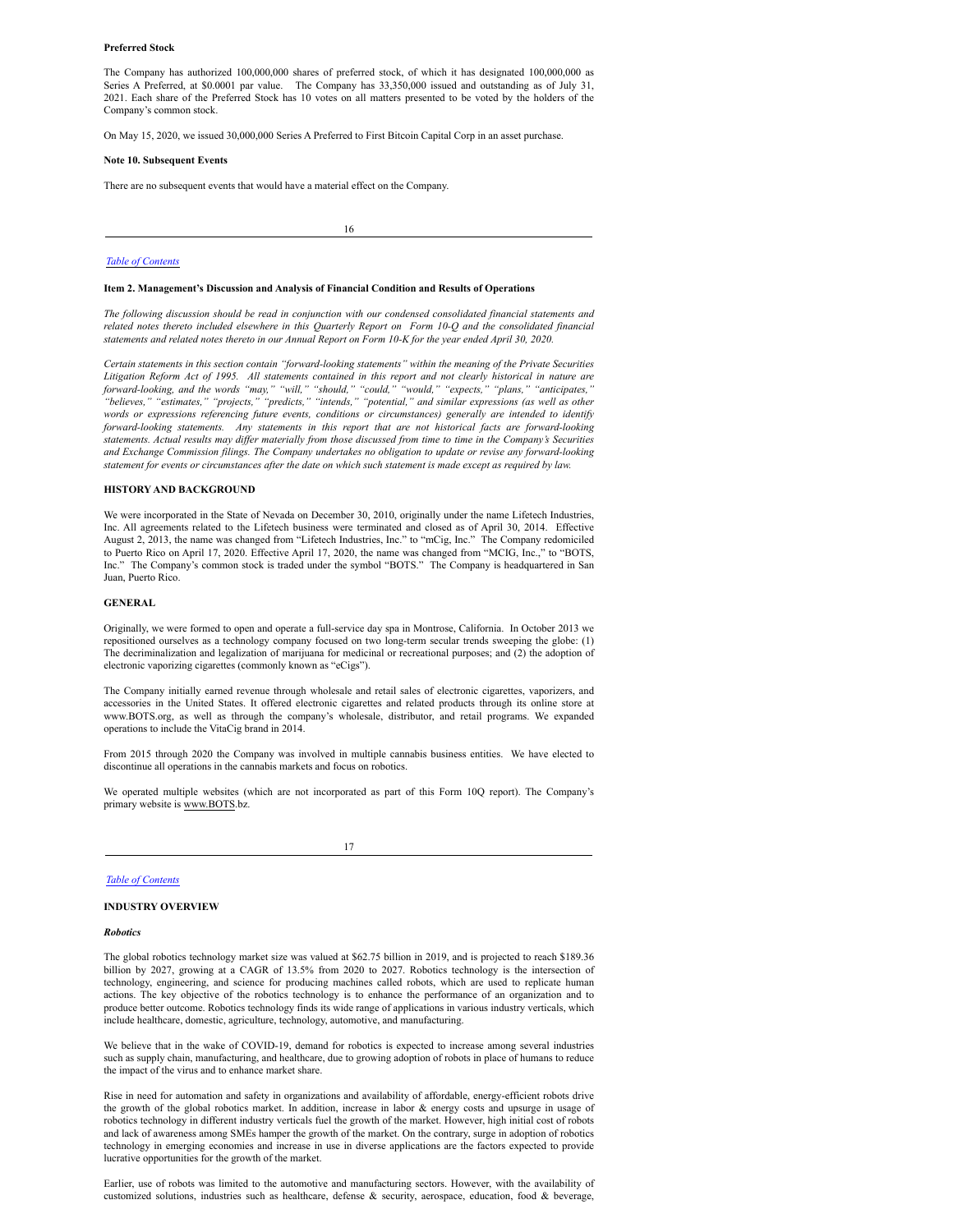domestic, and electronics are adopting robotics technology to enhance their efficiency. In the coming years, robotics technology is expected to be used for different applications, which is expected to augment the growth of the market.

#### *Blockchain and Digital Data*

A Blockchain is a decentralized and distributed digital ledger that is used to record transactions across many computers so that the record cannot be altered retroactively without the alteration of all subsequent blocks and the collusion of the network. The blockchain system has been designed to use nodes agreement to order transactions and prevent fraud so that records cannot be altered retroactively. The network orders transaction by putting them together into groups called blocks, each block contains a definite amount of transactions and a link to the previous block. Bitcoin, which is the name of the best-known cryptocurrency, is the one for which blockchain technology was invented. Blockchain is, quite simply, a digital, decentralized ledger that keeps a record of all transactions that take place across a peer-to-peer network.

Bitcoins are not the only type of Digital Assets founded on math-based algorithms and cryptographic security, although it is considered the most prominent as of the date of the filing of this Registration Statement. Over 2,000 other Digital Assets, (commonly referred to as "altcoins", "tokens", "protocol tokens", or "digital assets"), have been developed since the Bitcoin Network's inception, including Ethereum, Ripple, Litecoin, Dash, and HEX.

#### Cryptocurrencies

Cryptocurrency is an encrypted decentralized digital currency transferred between peers and confirmed in a public ledger via a process known as mining. As of January 31, 2020, there are over 2,000 digital currencies in existence.

18

#### *Table of [Contents](#page-2-2)*

#### Blockchain Value

Cryptocurrencies are Digital Asset that is not a fiat currency (i.e., a currency that is backed by a central bank or a national, supra-national or quasi-national organization) and is not backed by hard assets or other credit. As a result, the value of cryptocurrencies is determined by the value that various market participants place on them through their transactions.

#### Exchange Valuation

Due to the peer-to-peer framework of cryptocurrencies, transferors and recipients of cryptocurrencies are able to determine the value of the cryptocurrency transferred by mutual agreement or barter with respect to their transactions. As a result, the most common means of determining the value of a cryptocurrency is by surveying one or more Exchanges where the cryptocurrency is publicly bought, sold and traded.

#### **Uses of Cryptocurrencies**

Global trade in cryptocurrencies consists of individual end-user-to-end-user transactions, together with facilitated exchange-based trading. There is currently no reliable data on the total number or demographic composition of users on the global exchanges.

Cryptocurrencies can be used to purchase goods and services, either online or at physical locations, although reliable data is not readily available about the retail and commercial market penetration of the various cryptocurrencies. To date, the rate of consumer adoption and use of cryptocurrencies for paying merchants has trailed the broad expansion of retail and commercial acceptance of cryptocurrency. Other markets, such as credit card companies and certain financial institutions are not accepting such digital assets. It is likely that there will be a strong correlation between the continued expansion of the Cryptocurrency Network and its retail and commercial market penetration.

The Blockchain Network was not designed to ensure the anonymity of users, despite a common misperception to the contrary. All transactions are logged on the Blockchain and any individual or government can trace the flow of cryptocurrencies from one address to another. Off-Blockchain transactions occurring off the Network are not recorded and do not represent actual transactions or the transfer of cryptocurrencies from one digital wallet address to another, though information regarding participants in an Off-Blockchain transaction may be recorded by the parties facilitating such Off-Blockchain transactions. Digital wallet addresses are randomized sequences of 27-34 alphanumeric characters that, standing alone, do not provide sufficient information to identify users; however, various methods may be used to connect an address to a particular user's identity, including, among other things, simple Internet searching, electronic surveillance and statistical network analysis and data mining. Anonymity is also reduced to the extent that certain Exchanges and other service providers collect users' personal information, because such Exchanges and service providers may be required to produce users' information in order to comply with legal requirements. In many cases, a user's own activity on the Blockchain Network or on Internet forums may reveal information about the user's identity.

Users may take certain precautions to enhance the likelihood that they and their transactions will remain anonymous. For instance, a user may send its cryptocurrencies to different addresses multiple times to make tracking the cryptocurrencies through the Blockchain more difficult or, more simply, engage a so-called "mixing" or "tumbling" service to switch its cryptocurrencies with those of other users. However, these precautions do not guarantee anonymity and are illegal to the extent that they constitute money laundering or otherwise violate the law.

As with any other asset or medium of exchange, cryptocurrencies can be used to purchase illegal goods or fund illicit activities. The use of cryptocurrencies for illicit purposes, however, is not promoted by the Blockchain Network or the user community as a whole. Furthermore, we do not believe our advertising, marketing, and consulting services has exposure to such uses because the services we provide are curated by our management and team.

19

#### *Table of [Contents](#page-2-2)*

#### **DESCRIPTION OF SUBSIDIARIES**

#### *First Bitcoin Capital, LLC*

On May 14, 2020 we acquired 100% of First Bitcoin Capital, LLC ("FBC"). FBC was incorporated on December 11, 2017 under the laws of the state of Colorado. FBC works in multiple areas of blockchain development and cryptocurrency.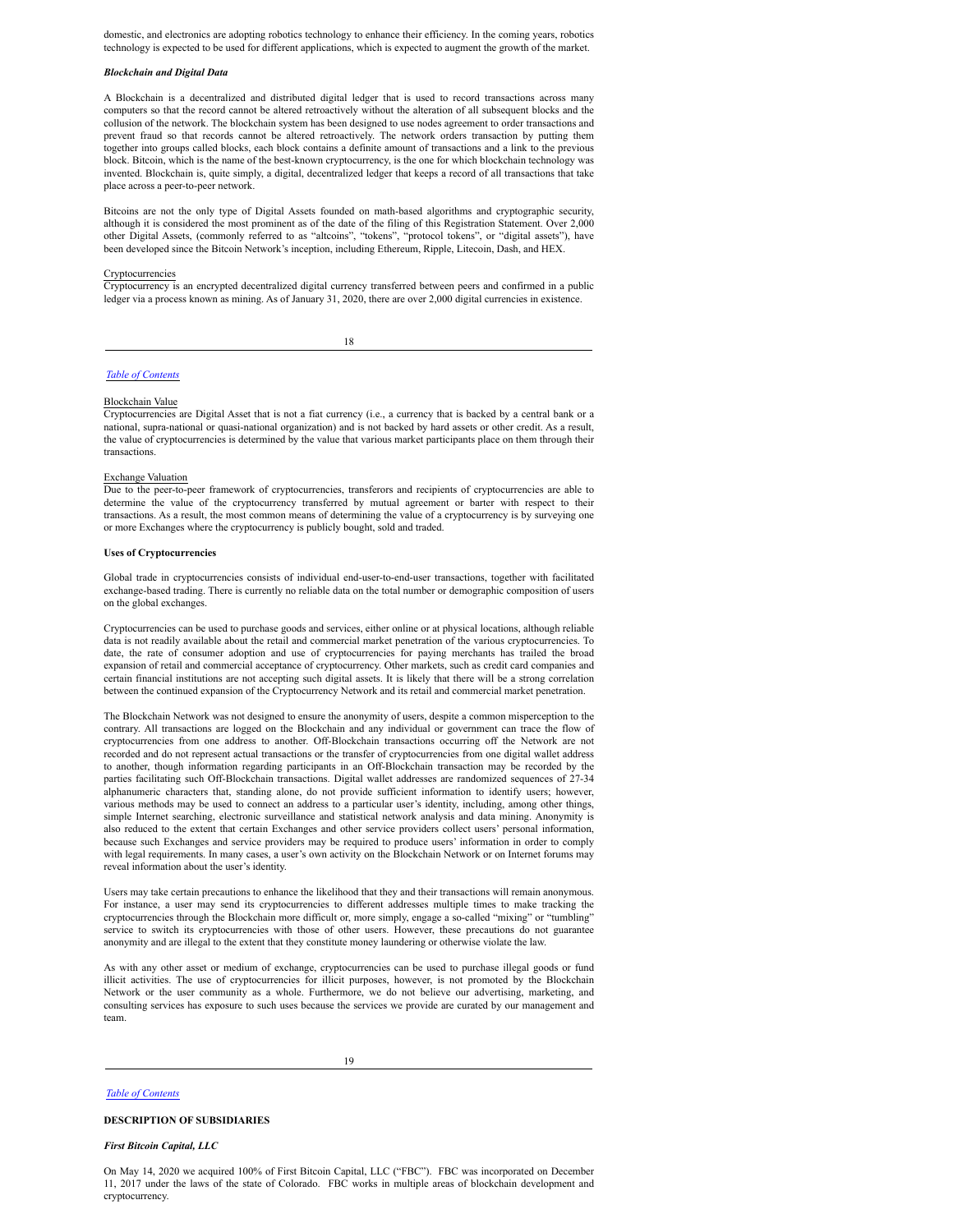#### *CoinQX Exchange Limited*

On May 14, 2020 we acquired 100% of CoinQX Exchange, Limited ("CoinQX"). CoinQX was incorporated on July 4, 2014 in British Columbia, Canada. CoinQX has not yet begun operations.

#### *420Wifi.com,llc*

On May 14, 2020, we acquired 100% of 420wifi.com, llc ("420wifi"). 420wifi was organized on January 18, 2019 under the laws of the state of Wyoming. 420wifi has not yet begun operations.

#### *D'BOT Technology Corp*

On May 14, 2020, we acquired 100% of D'BOT Technology Corp ("DBOT"). DBOT was incorporated on March 15, 2019, under the laws of the state of Colorado. DBOT has not yet begun operations.

#### **Critical Accounting Policies and Estimates**

Our discussion and analysis of our financial condition and results of operations are based upon our financial statements, which have been prepared in accordance with accounting principles generally accepted in the United States. The preparation of these financial statements requires us to make estimates and judgments that affect the reported amounts of assets, liabilities, revenues and expenses. On an ongoing basis, we evaluate our estimates, including those related to uncollectible receivables, inventory valuation, deferred compensation and contingencies.

We base our estimates on historical performance and on various other assumptions that we believe to be reasonable under the circumstances. These estimates allow us to make judgments about the carrying values of assets and liabilities that are not readily apparent from other sources.

We believe the following accounting policies are our critical accounting policies because they are important to the portrayal of our financial condition and results of operations and they require critical management judgments and estimates about matters that may be uncertain. If actual results or events differ materially from those contemplated by us in making these estimates, our reported financial condition and results of operations for future periods could be materially affected.

Our operating results for the three months ended July 31, 2021, and 2020 are summarized as follows:

|                               | For the three months<br>ended<br><b>July 31,</b> |                                   |
|-------------------------------|--------------------------------------------------|-----------------------------------|
|                               | 2021                                             | 2020                              |
| <b>Sales</b>                  | $\mathbf{s}$<br>۰                                | S                                 |
| <b>Total Cost of Sales</b>    |                                                  |                                   |
| <b>Gross Profit</b>           |                                                  |                                   |
| Total operating expenses      | 323,241                                          | 3,778,720                         |
| Income (Loss) from operations |                                                  | $$ (323,241) \quad $ (3,778,720)$ |
|                               |                                                  |                                   |

20

#### *Table of [Contents](#page-2-2)*

#### **Results of Operations**

*Revenue*

Our revenue for the three months ended July 31, 2021, and July 31, 2020, was \$0.

*Cost of Goods Sold*

Our cost of goods sold for the three months ended July 31, 2021, and July 31, 2020, was \$0.

*Gross Profit*

Our gross profit for the three months ended July 31, 2021, and July 31, 2020, was \$0.

*Operating Expenses*

Our operating expenses decreased \$3,455,479 to \$323,241 for the three months ended July 31, 2021, from \$3,778,720 for the three months ended July 31, 2020.

The decrease was primarily due to the decrease in stock-based compensation of \$3,720,000, and an increase in professional fees of \$310,824.

Our operating expenses for the three months ended July 31, 2020, of \$3,778,720 consisted of \$5,052 of selling, general and administrative expenses, \$3,720,000 in stock-based compensation, \$4,176 of professional fees, marketing expense of \$1,359, and \$48,133 of amortization and depreciation expenses.

Our general and administrative expenses consist of bank charges, telephone expenses, meals and entertainments, computer and internet expenses, postage and delivery, office supplies and other expenses.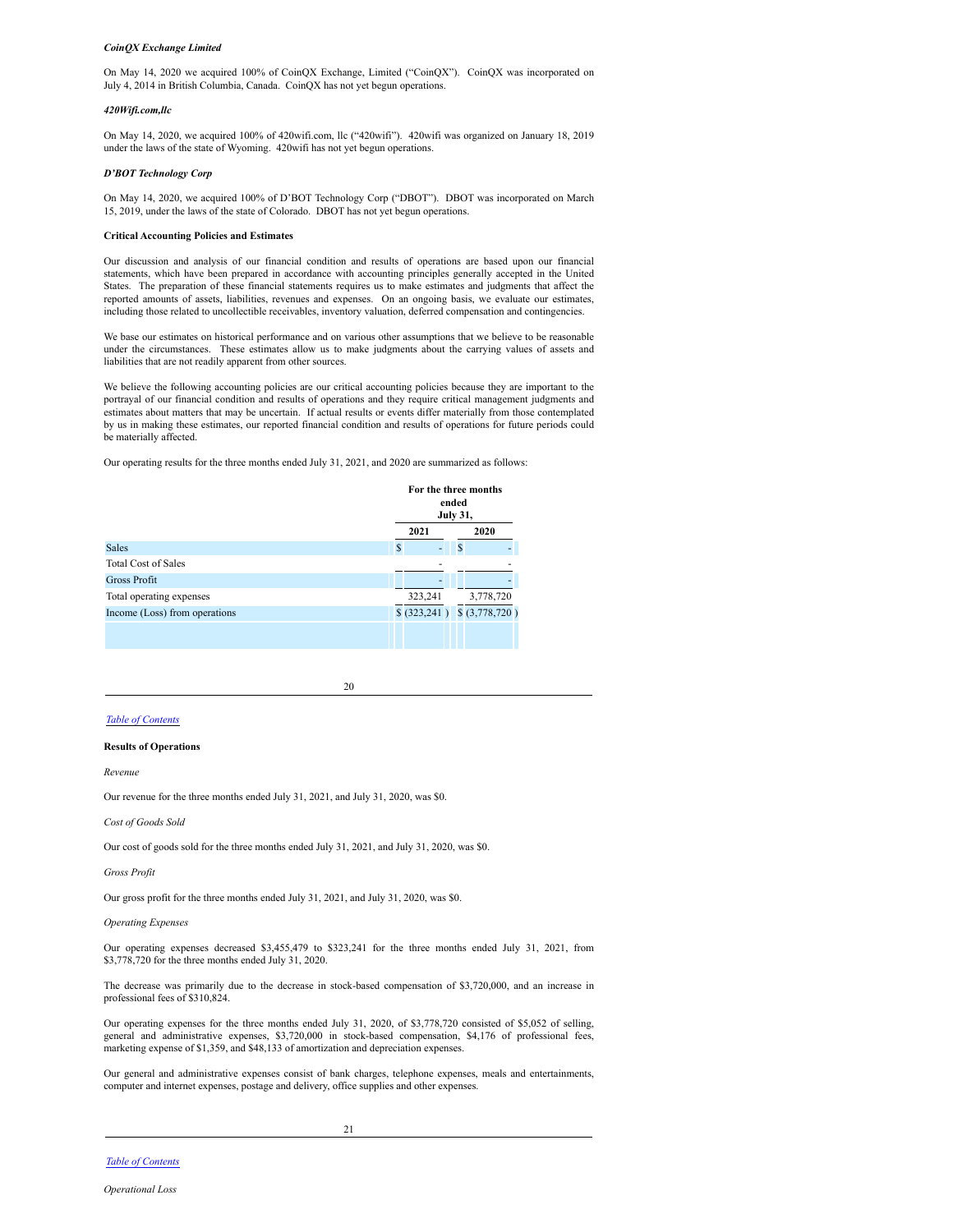Our operation loss of \$51,803 for the three months ended July 31, 2021, from a net income of \$57,245,680 for the three months ending July 31, 2020, represents a decrease of \$57,297,483. The decrease compared to the prior period net loss is primarily a result of a decrease in other expense of \$60,964,801 and a decrease in stock-based compensation of \$3,720,000.

22

#### *Table of [Contents](#page-2-2)*

#### **Liquidity and Capital Resources**

*Introduction*

During the three months ended July 31, 2021, we increased cash on hand by 45,623. Our cash on hand as of July 31, 2021, was \$47,558.

#### *Cash Requirements*

We had cash available of \$47,558 as of July 31, 2021. Based on our revenues, cash on hand and current monthly burn rate, around break-even, we believe that our operations will require additional capital or loans to fund operations through July 2022.

#### **Sources and Uses of Cash**

#### *Operations*

Cash provided by operating activities was \$262,429 for the three months ended July 31, 2021, compared to cash provided of \$85,904 for the three months ended July 31, 2020.

For the three months ending July 31, 2021, our cash provided by operating activities consisted primarily of the net loss of \$51,803, \$315,100 in stock-based compensation, \$3,900 in depreciation and amortization of intangible assets, and a decrease in other receivables of \$50,071 offset by an increase in accounts receivable of \$54,839.

For the three months ending July 31, 2020, our cash provided by operations consisted primarily of the net profit of \$57,245,681, non-cash expenses of \$48,133 in depreciation and amortization of intangible assets, \$3,720,000 in stock based compensation, net effects of discontinued operations of \$317,530, impairments of \$33,690 offset by the effects of acquisitions, net of 61,244,072 and \$25,058 in accrued interest.

23

#### *Table of [Contents](#page-2-2)*

#### *Investments*

For the three months ending July 31, 2021, we used \$188,556 in investing activities related to the acquisition of intangible assets. For the three months ending July 31, 2020 there were no gains or losses of cash in our investments.

#### *Financing*

For the three months ending July 31, 2021, we used \$28,250 in financing activities. Our financing activities consisted of repayment on related party notes of \$5,335 and repayment of notes payable of \$22,915.

For the three months ending July 31, 2020, we had net cash used in financing activities of \$118,863 for the three months ended July 31, 2020. Our financing activities consisted of a decrease of \$68,862 for net payments made to a related party, and \$50,000 in payments on our notes payable.

#### **Off-Balance Sheet Arrangements**

We have no off-balance sheet arrangements that have or are reasonably likely to have a current or future effect on our financial condition, changes in financial condition, revenues or expenses, results of operations, liquidity, capital expenditures or capital resources that we consider material.

#### **Going Concern**

Our financial statements are prepared using generally accepted accounting principles, which contemplate the realization of assets and liquidation of liabilities in the normal course of business. Because the business is relatively new and has a short history and relatively few sales, no certainty of continuation can be stated. The accompanying financial statements for the three months ended July 31, 2021, have been prepared assuming that we will continue as a going concern, which contemplates the realization of assets and satisfaction of liabilities in the normal course of business.

The Company has suffered losses from operations and has an accumulated deficit, which raises substantial doubt about its ability to continue as a going concern

#### <span id="page-13-0"></span>**Item 3. Quantitative and Qualitative Disclosures about Market Risk**

<span id="page-13-1"></span>We are a smaller reporting company and therefore, we are not required to provide information required by this Item of Form 10-Q.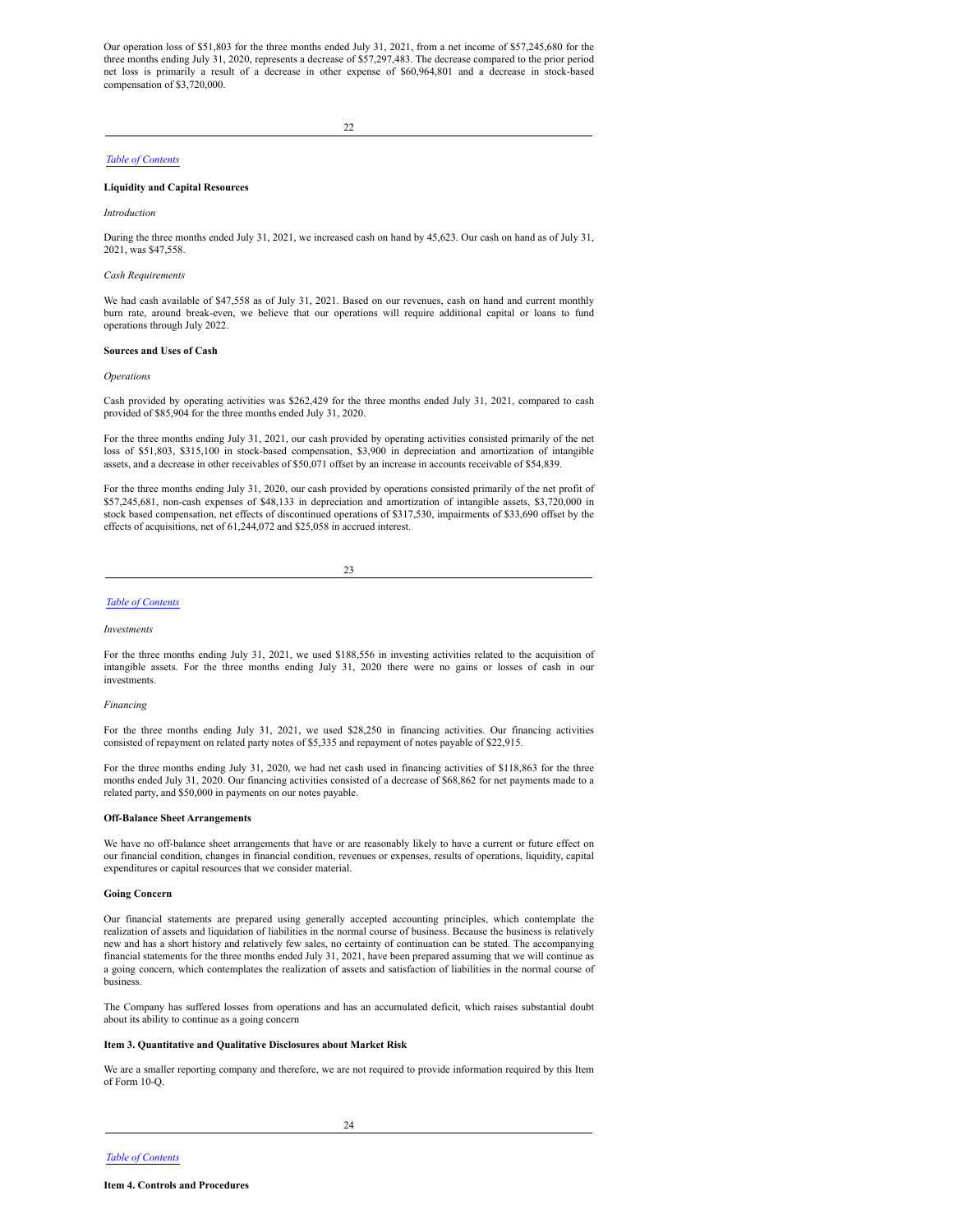#### **Evaluation of Disclosure Controls and Procedures**

Disclosure controls and procedures (as defined in Rules 13a-15(e) and 15d-15(e) under the Exchange Act) are designed to ensure that information required to be disclosed in reports filed or submitted under the Exchange Act is recorded, processed, summarized and reported within the time periods specified in SEC rules and forms. Disclosure controls and procedures are also designed to ensure that such information is accumulated and communicated to management, including the principal executive officer and principal financial officer, to allow timely decisions regarding required disclosures.

We carried out an evaluation, under the supervision and with the participation of management, including our principal executive officer and principal financial officer, of the effectiveness of the design and operation of our disclosure controls and procedures as of July 31, 2020. In designing and evaluating the disclosure controls and procedures, management recognizes that there are inherent limitations to the effectiveness of any system of disclosure controls and procedures, including the possibility of human error and the circumvention or overriding of the controls and procedures.

Accordingly, even effective disclosure controls and procedures can only provide reasonable assurance of achieving their desired control objectives. Additionally, in evaluating and implementing possible controls and procedures, management is required to apply its reasonable judgment. Based on the evaluation described above, our principal executive officer and principal financial officer concluded that our disclosure controls and procedures were not effective as of the end of the period covered by this report because we did not document our Sarbanes-Oxley Act Section 404 internal controls and procedures.

As funds become available to us, we expect to implement additional measures to improve disclosure controls and procedures such as implementing and documenting our internal controls procedures.

#### **Changes in internal controls over financial reporting**

There have been no changes in our internal control over financial reporting during the quarter ended July 31, 2021, that has materially affected, or is reasonably likely to materially affect, our internal control over financial reporting.

#### *Limitations on the Ef ectiveness of Controls*

A control system, no matter how well designed and operated, can provide only reasonable, not absolute, assurance that the control system's objectives will be met. The Company's management, including its Principal Executive Officer and its Principal Financial Officer, do not expect that the Company's disclosure controls will prevent or detect all errors and all fraud. Further, the design of a control system must reflect the fact that there are resource constraints, and the benefits of controls must be considered relative to their costs. Because of the inherent limitations in all control systems, no evaluation of controls can provide absolute assurance that all control issues and instances of fraud, if any, within the Company have been detected. These inherent limitations include the realities that judgments in decision-making can be faulty, and that breakdowns can occur because of simple error or mistake. Controls can also be circumvented by the individual acts of some persons, by collusion of two or more people, or by management override of the controls. The design of any system of controls is based in part upon certain assumptions about the likelihood of future events, and there can be no assurance that any design will succeed in achieving its stated goals under all potential future conditions. Over time, controls may become inadequate because of changes in conditions or deterioration in the degree of compliance with associated policies or procedures. Because of the inherent limitations in a cost-effective control system, misstatements due to error or fraud may occur and not be detected.

25

#### *Table of [Contents](#page-2-2)*

#### **PART II – OTHER INFORMATION**

#### <span id="page-14-0"></span>**Item 1. Legal Proceedings**

From time to time, we may become involved in various lawsuits and legal proceedings that arise in the ordinary course of business. However, litigation is subject to inherent uncertainties and an adverse result in these or other matters may arise from time to time that may harm our business. Except as set forth below we are currently not aware of any such legal proceedings or claims that we believe will have a material adverse effect on our business, financial condition or operating results.

#### <span id="page-14-1"></span>**Item 1A. Risk Factors**

As a smaller reporting company, we are not required to provide the information required by this Item.

<span id="page-14-2"></span>**Item 2. Unregistered Sales of Equity Securities and Use of Proceeds**

26

#### *Table of [Contents](#page-2-2)*

On May 14, 2020, the Company issued 50,000,000 shares of common stock to Overwatch Partners, Inc., as part of payment for services provided as part of the acquisition of First Bitcoin Capital Corp assets and First Bitcoin Capital, LLC.

On May 14, 2020, the Company issued 80,000,000 shares of common stock as stock-based compensation to Paul Rosenberg for services provided as the CEO of the Company.

The Company issued 10,000,000 shares of common stock to Carl G. Hawkins for legal services provided through May 14, 2020. The Law Offices of Carl G Hawkins provided legal services to the Company.

The Company issued 10,000,000 shares of common stock to Law Offices of Thomas G Amon for legal services provided through May 14, 2020, for legal services to the Company.

On May 15, 2020, the Company issued 100,000,000 common shares and 30,000,000 Series A Preferred to First Bitcoin Capital Corp in an asset purchase.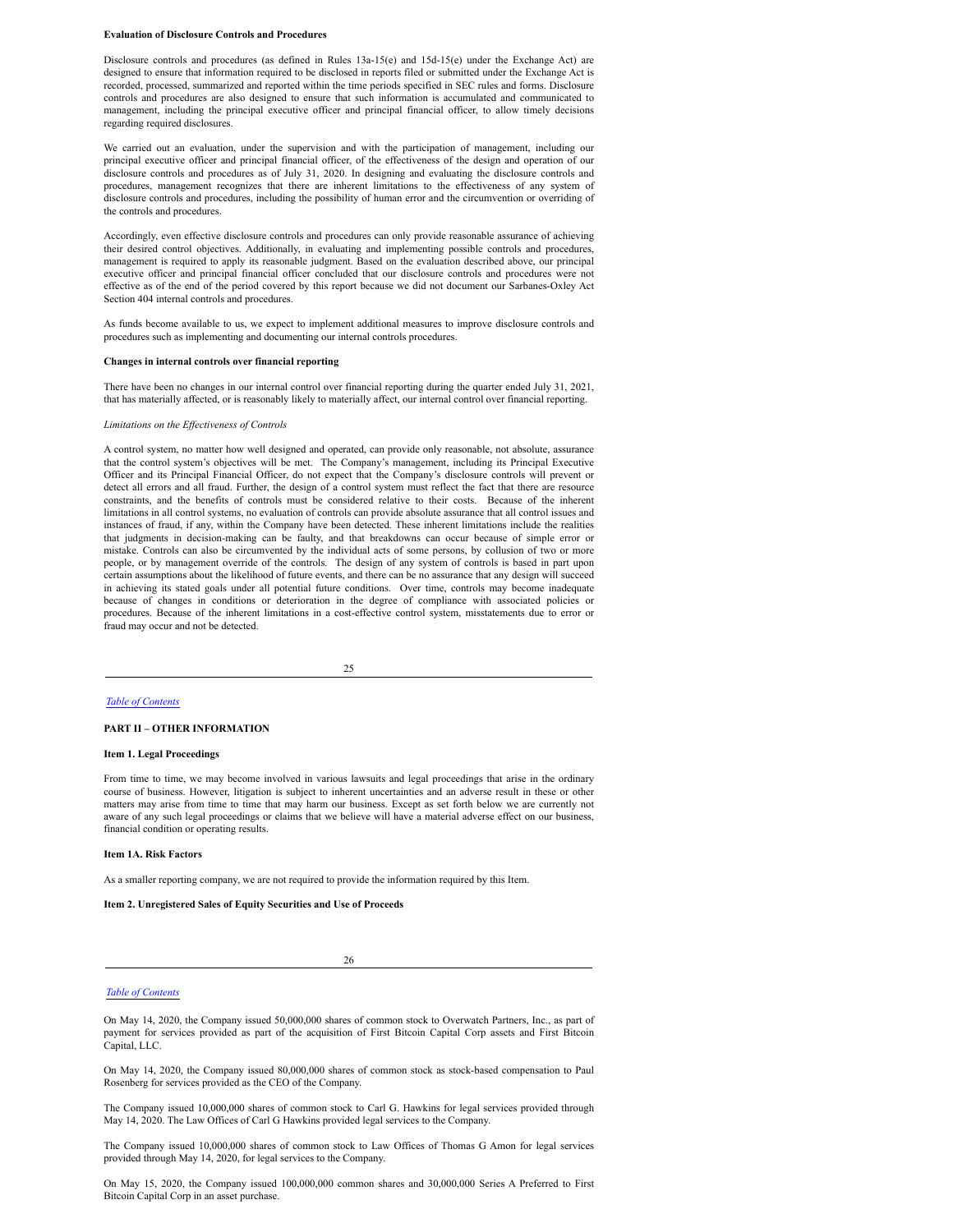On July 20, 2020, the Company issued 15,000,000 shares of common stock to APO Holdings, LLC as payment for our outstanding debt of \$58,706.

On July 20, 2020, the Company issued 1,000,000 shares of common stock to Andrus Nomm and 500,000 shares of common stock to Levent Can Ersoydan for consulting services provided through July 20, 2020.

On December 23, 2020, the Company issued 4,000,000 shares of common stock to one person and three companies for services rendered.

On May 1, 2021, the Company issued 1,000,000 shares of common stock valued at \$94,700 to Oleksandr Gordieiev, the Company's CEO.

On May 5, 2021, the Company issued 1,000,000 shares of common stock valued at \$107,000 for consulting services.

On June 23, 2021, the Company issued 2,000,000 shares of common stock valued at \$113,400 for consulting services.

#### <span id="page-15-0"></span>**Item 3. Defaults Upon Senior Securities**

There have been no events that are required to be reported under this Item.

#### <span id="page-15-1"></span>**Item 4. Mine Safety Disclosures**

There have been no events that are required to be reported under this Item.

#### <span id="page-15-2"></span>**Item 5. Other Information**

There have been no events that are required to be reported under this Item.

27

#### *Table of [Contents](#page-2-2)*

#### <span id="page-15-3"></span>**Item 6. Exhibits**

|  | 31.1 |  |  | Certification of Principal Executive Officer pursuant to Section 302 of the Sarbanes-Oxley Act of 2002 |  |  |
|--|------|--|--|--------------------------------------------------------------------------------------------------------|--|--|
|--|------|--|--|--------------------------------------------------------------------------------------------------------|--|--|

[31.2](#page-17-0) Certification of Principal Financial Officer pursuant to Section 302 of the [Sarbanes-Oxley](#page-17-0) Act of 2002

[32.1](#page-18-0) Certification of Principal Executive Officer pursuant to Section 906 of the [Sarbanes-Oxley](#page-18-0) Act of 2002

32.2 Certification of Principal Financial Officer pursuant to Section 906 of the Sarbanes-Oxley Act of 2002

101.INS XBRL Instance Document

101.SCH XBRL Taxonomy Extension Schema Document

101.CAL XBRL Taxonomy Extension Calculation Linkbase Document

101.DEF XBRL Taxonomy Extension Definition Linkbase Document

101.LAB XBRL Taxonomy Extension Label Linkbase Document

101.PRE XBRL Taxonomy Extension Presentation Linkbase Document

28

#### <span id="page-15-4"></span>*Table of [Contents](#page-2-2)*

#### **SIGNATURES**

Pursuant to the requirements of the Securities Exchange Act of 1934, the registrant has duly caused this report to be signed on its behalf by the undersigned thereunto duly authorized.

#### **BOTS, Inc.**

Dated: November 29, 2021 */*s/ *Oleksandr Gordieiev*

By: Oleksandr Gordieiev

Its: Chief Executive Officer (Principal Executive Officer)

Dated: November 29, 2021 */s*/ *Oleksandr Gordieiev*

- By: Oleksandr Gordieiev
- Its: Chief Financial Officer
- (Principal Financial Officer)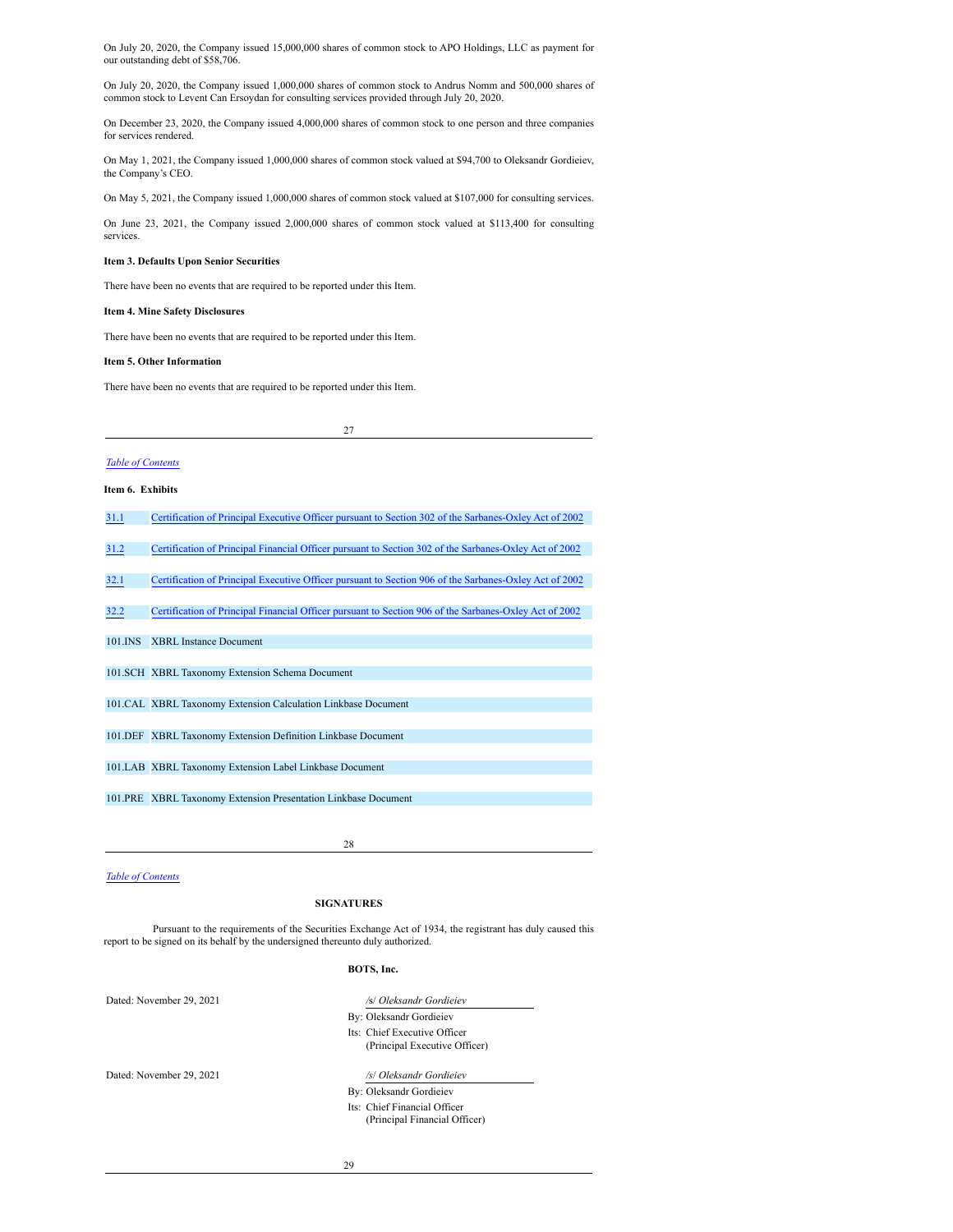#### **Rule 13a-14(a)/15d-14(a) Certification of Principal Executive Officer**

<span id="page-16-0"></span>I, Oleksandr Gordieiev, certify that:

- 1. I have reviewed this Quarterly Report on Form 10-Q of BOTS, Inc.;
- 2. Based on my knowledge, this report does not contain any untrue statement of a material fact or omit to state a material fact necessary to make the statements made, in light of the circumstances under which such statements were made, not misleading with respect to the period covered by this report;
- 3. Based on my knowledge, the financial statements, and other financial information included in this report fairly present in all material respects the financial condition, results of operations and cash flows of the registrant as of, and for, the periods presented in this report;
- 4. The registrant's other certifying officer(s) and I are responsible for establishing and maintaining disclosure controls and procedures (as defined in Exchange Act Rules 13a-15(e) and 15d-15(e)) and internal control over financial reporting (as defined in Exchange Act Rules 13a-15(f) and 15d-15(f)) for the registrant and have:
	- (a) Designed such disclosure controls and procedures, or caused such disclosure controls and procedures to be designed under our supervision, to ensure that material information relating to the registrant, including its consolidated subsidiaries, is made known to us by others within those entities, particularly during the period in which this report is being prepared;
	- (b) Designed such internal control over financial reporting, or caused such internal control over financial reporting to be designed under our supervision, to provide reasonable assurance regarding the reliability of financial reporting and the preparation of financial statements for external purposes in accordance with generally accepted accounting principles;
	- (c) Evaluated the effectiveness of the registrant's disclosure controls and procedures and presented in this report our conclusions about the effectiveness of the disclosure controls and procedures as of the end of the period covered by this report based on such evaluation; and
	- (d) Disclosed in this report any change in the registrant's internal control over financial reporting that occurred during the registrant's most recent fiscal quarter (the registrant's fourth fiscal quarter in the case of an annual report) that has materially affected, or is reasonably likely to materially affect, the registrant's internal control over financial reporting; and
- 5. The registrant's other certifying officer(s) and I have disclosed, based on our most recent evaluation of internal control over financial reporting, to the registrant's auditors and the audit committee of the registrant's board of directors (or persons performing the equivalent functions):
	- (a) All significant deficiencies and material weaknesses in the design or operation of internal control over financial reporting which are reasonably likely to adversely affect the registrant's ability to record, process, summarize, and report financial information; and
	- (b) Any fraud, whether or not material, that involves management or other employees who have a significant role in the registrant's internal control over financial reporting.

Dated: November 29, 2021 */*s/ *Oleksandr Gordieiev*

By: Oleksandr Gordieiev

Its: Chief Executive Officer (Principal Executive Officer)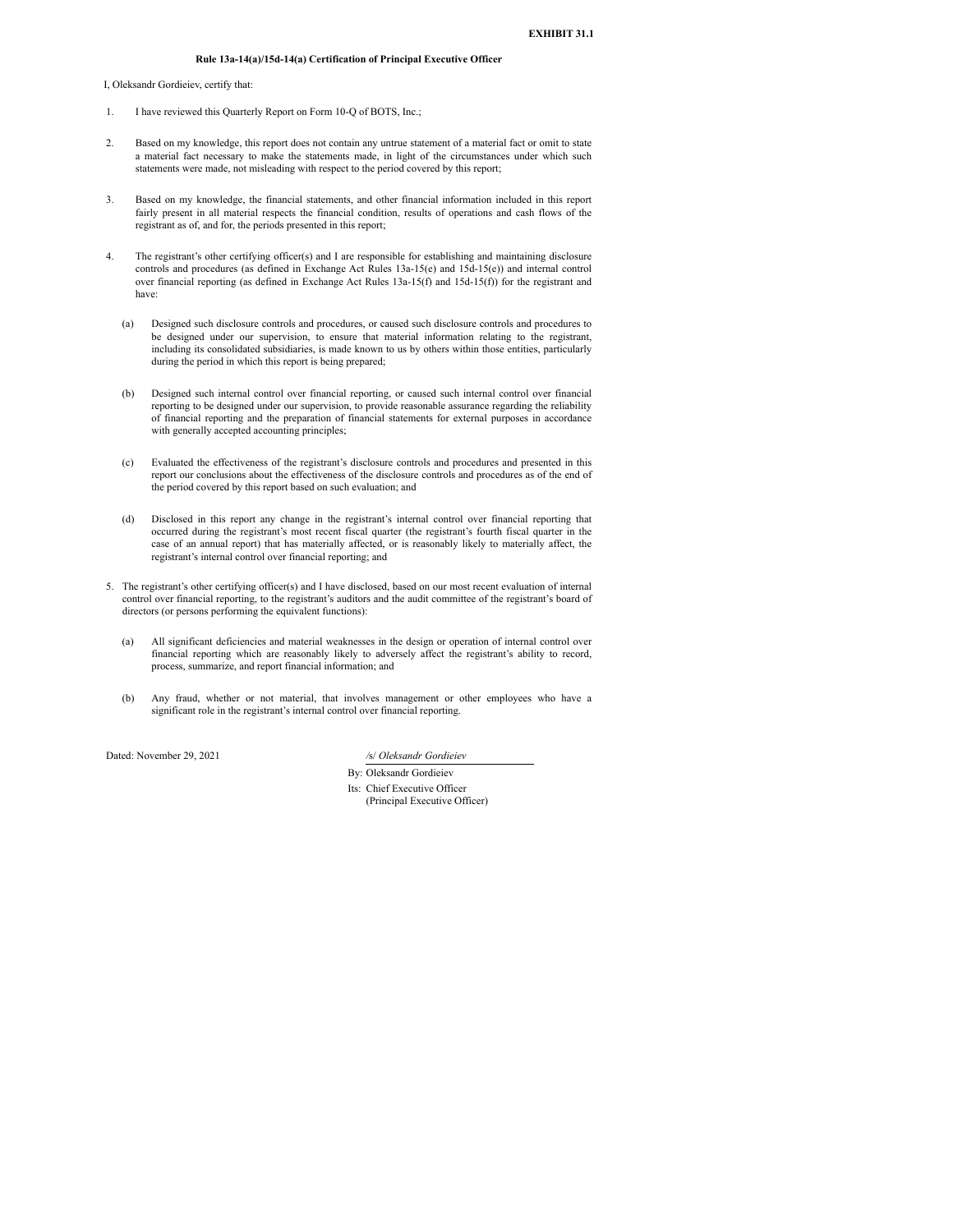#### **Rule 13a-14(a)/15d-14(a) Certification of Principal Financial Officer**

<span id="page-17-0"></span>I, Oleksandr Gordieiev, certify that:

- 1. I have reviewed this Quarterly Report on Form 10-Q of BOTS, Inc.;
- 2. Based on my knowledge, this report does not contain any untrue statement of a material fact or omit to state a material fact necessary to make the statements made, in light of the circumstances under which such statements were made, not misleading with respect to the period covered by this report;
- 3. Based on my knowledge, the financial statements, and other financial information included in this report fairly present in all material respects the financial condition, results of operations and cash flows of the registrant as of, and for, the periods presented in this report;
- 4. The registrant's other certifying officer(s) and I are responsible for establishing and maintaining disclosure controls and procedures (as defined in Exchange Act Rules 13a-15(e) and 15d-15(e)) and internal control over financial reporting (as defined in Exchange Act Rules 13a-15(f) and 15d-15(f)) for the registrant and have:
	- (a) Designed such disclosure controls and procedures, or caused such disclosure controls and procedures to be designed under our supervision, to ensure that material information relating to the registrant, including its consolidated subsidiaries, is made known to us by others within those entities, particularly during the period in which this report is being prepared;
	- (b) Designed such internal control over financial reporting, or caused such internal control over financial reporting to be designed under our supervision, to provide reasonable assurance regarding the reliability of financial reporting and the preparation of financial statements for external purposes in accordance with generally accepted accounting principles;
	- (c) Evaluated the effectiveness of the registrant's disclosure controls and procedures and presented in this report our conclusions about the effectiveness of the disclosure controls and procedures as of the end of the period covered by this report based on such evaluation; and
	- (d) Disclosed in this report any change in the registrant's internal control over financial reporting that occurred during the registrant's most recent fiscal quarter (the registrant's fourth fiscal quarter in the case of an annual report) that has materially affected, or is reasonably likely to materially affect, the registrant's internal control over financial reporting; and
- 5. The registrant's other certifying officer(s) and I have disclosed, based on our most recent evaluation of internal control over financial reporting, to the registrant's auditors and the audit committee of the registrant's board of directors (or persons performing the equivalent functions):
	- (a) All significant deficiencies and material weaknesses in the design or operation of internal control over financial reporting which are reasonably likely to adversely affect the registrant's ability to record, process, summarize and report financial information; and
	- (b) Any fraud, whether or not material, that involves management or other employees who have a significant role in the registrant's internal control over financial reporting.

Dated: November 29, 2021 */s*/ *Oleksandr Gordieiev*

- By: Oleksandr Gordieiev
- Its: Chief Financial Officer (Principal Financial Officer)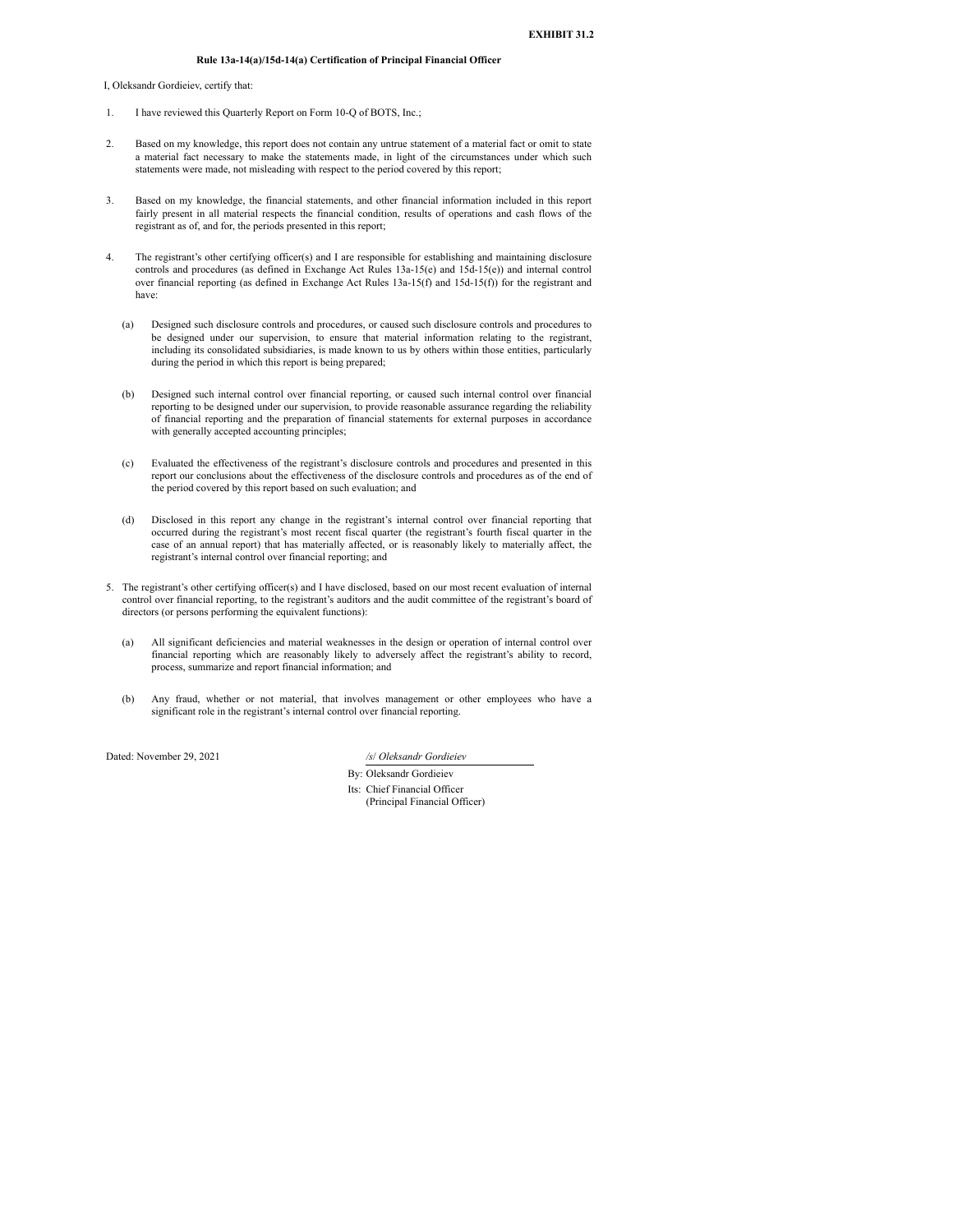#### **CERTIFICATION PURSUANT TO 18 USC SECTION 1350, AS ADOPTED PURSUANT TO SECTION 906 OF THE SARBANES-OXLEY ACT OF 2002**

<span id="page-18-0"></span>In connection with the Quarterly Report on Form 10-Q for the quarter ended July 31, 2021 of BOTS, Inc. (the "Company"), as filed with the Securities and Exchange Commission on or about the date hereof (the "Report"), I, Oleksandr Gordieiev, President of the Company, certify, pursuant to 18 U.S.C. Section 1350, as adopted pursuant to Section 906 of the Sarbanes-Oxley Act of 2002, that:

- (1) The Report fully complies with the requirements of Sections 13(a) or 15(d) of the Securities Exchange Act of 1934; and
- (2) Information contained in the Report fairly presents, in all material respects, the financial condition and results of operations of the Company.

Dated: November 29, 2021 */*s/ *Oleksandr Gordieiev*

By: Oleksandr Gordieiev Its: Chief Executive Officer

(Principal Executive Officer)

This certification accompanies this report on Form 10-Q pursuant to Section 906 of the Sarbanes-Oxley Act of 2002 and shall not, except to the extent required by such Act, be deemed filed by the Company for purpose of Section 18 of the Securities Exchange Act of 1934, as amended.